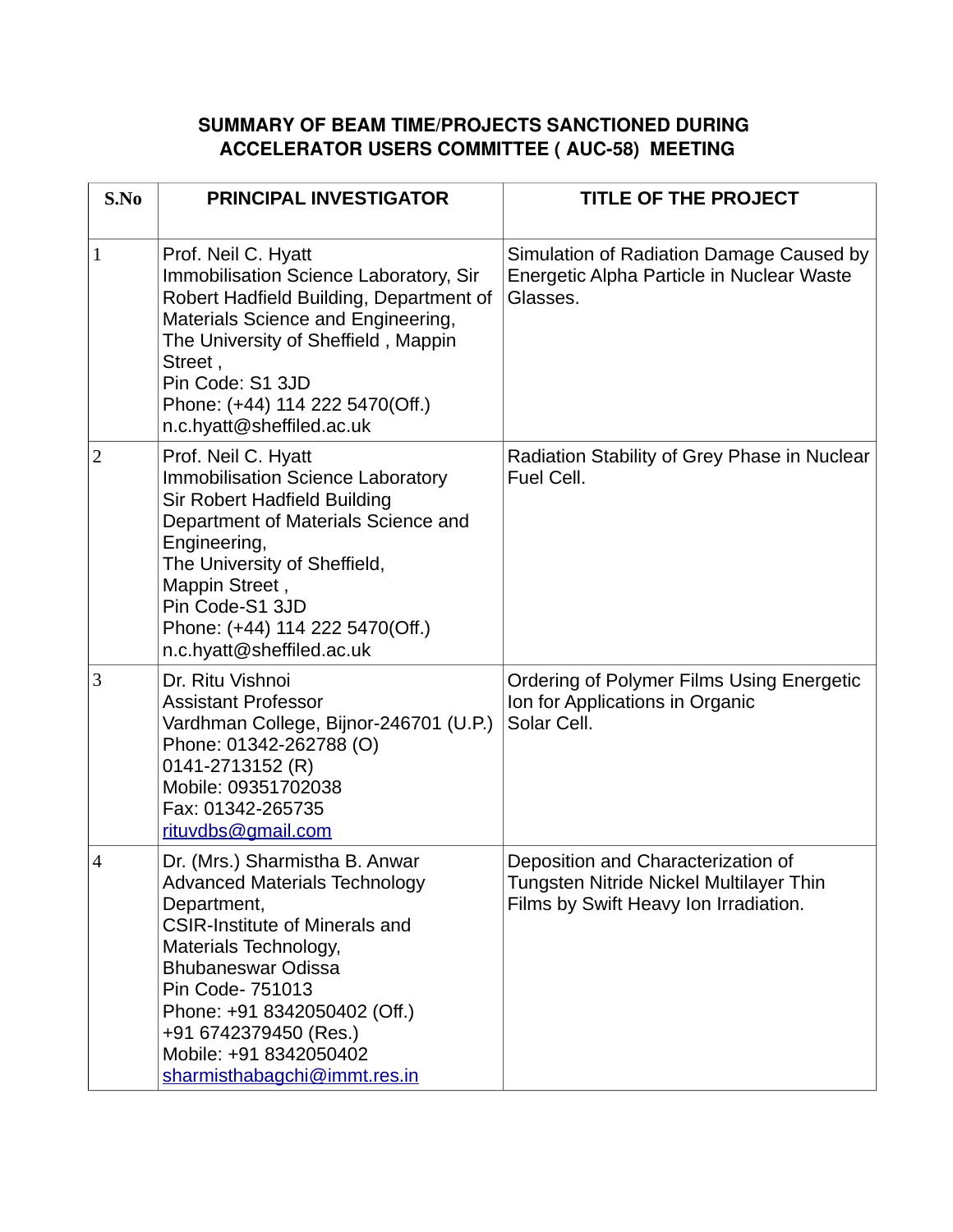| 5 | Dr. Waliur Rahaman<br>National Centre for Antarctic & Ocean<br>Research, Ministry of Earth Sciences,<br>Govt. of India,<br>Headland Sada, Vasco-Da-Gama, Goa<br>Pin Code- 403804<br>Phone: 0832-2525637 (Off.)<br>0832-2556486 (Res)<br>Mobile No. 8275891957<br>waliur@ncaor.gov.in                                                               | Measurement of Cosmogenic Nuclide <sup>10</sup> Be<br>in Antarctic Ice Core Using AMS.                                                                                        |
|---|----------------------------------------------------------------------------------------------------------------------------------------------------------------------------------------------------------------------------------------------------------------------------------------------------------------------------------------------------|-------------------------------------------------------------------------------------------------------------------------------------------------------------------------------|
| 6 | Dr. Arfat Firdous<br>Asst. Professor (H.O.D Physics)<br>Department of Higher Education,<br>Head Department of physics, I.C.S.C,<br>Srinagar,<br>Kashmir -190002<br>Phone: 01942426819 (Off.)<br>Mobile: 9796166912<br>arfat2phy@gmail.com                                                                                                          | <b>Synthesis of Germanium Based</b><br>Semiconducting Nanostructures Using<br><b>Thermal Evaporation Process and Its</b><br>Device Applications.                              |
| 7 | Dr. Charu Lata Dube,<br>Post Doctoral Research Associate,<br>Immobilisation Science Laboratory<br>Sir Robert Hadfield Building,<br>Department of Materials Science and<br>Engineering,<br>The University of Sheffield<br>Mappin Street,<br>Pin Code-S1 3JD<br>Phone: (+44)1142224261 (Off.)<br>Mobile: (+44)7448031441<br>c.l.dube@sheffiled.ac.uk | Simulation of Radiation Damage Caused by<br>Decay of <sup>239</sup> Pu In Nuclear Waste Glasses.                                                                              |
| 8 | Mr. Sunil Sharma<br><b>Scientist D</b><br>MMIC GaAs Fabline SSPL DRDO,<br>Delhi -110054<br>Phone: 09968269466<br>Mobile: 09650809109<br>sundrdo@gmail.com                                                                                                                                                                                          | Study of Silicon Nitride Films (Si <sub>3</sub> N <sub>4</sub> ) to<br>Evaluate the Hydrogen Percentage (H%)<br>Using Electron Recoil Detection Analysis<br>(ERDA) Technique. |
| 9 | Ms. Haripriya Rath<br>Asst. Professor<br>Department of Physics,<br>U.N. (Auto.) College of Sc.and Tech.,<br>Adaspur, Cuttack (Odisha) -754011<br>Phone: +91-674-2300385 (Resi)<br>Mobile: +91 9437171349<br>haripriyarath@gmail.com                                                                                                                | Grain Size Dependent Structural Phase<br><b>Transformation in</b><br>TiO <sub>2</sub> Nanoparticle Thin Films Under Swift<br>Heavy Ion<br>Irradiation.                        |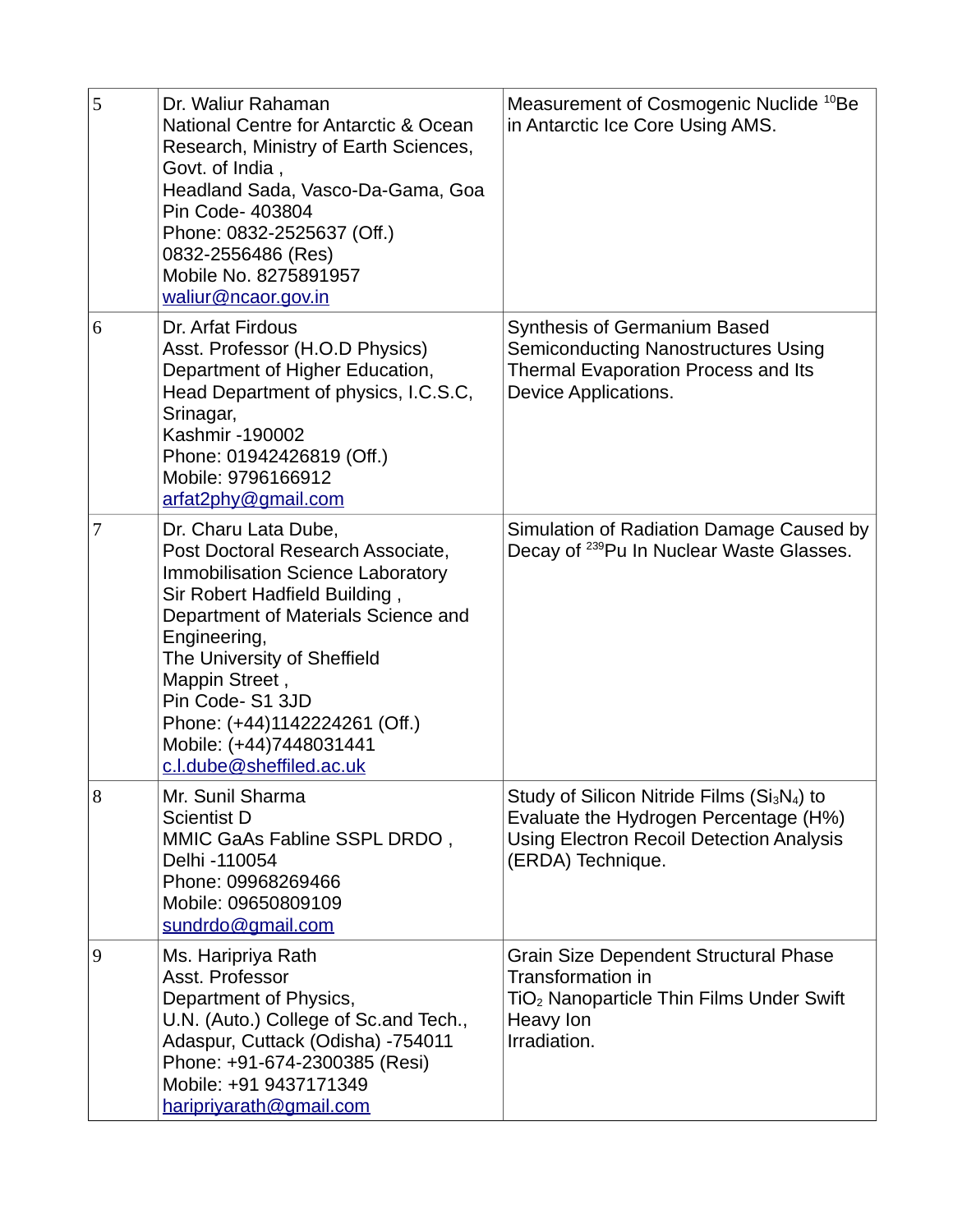| 10 | Dr. Budhi Singh<br><b>DST-INSPIRE</b><br><b>Faculty</b><br>Inter-University Accelerator centre,<br>New Delhi-110067<br>Phone: +91-9643143976 (Off.)<br>budhisingh.jnu@gmail.com                                                                                                                                                 | Modification of Charge Carrier Dynamics in<br>Vanadium Dioxide Thin film Using Ion<br>Irradiation.                                                                                   |
|----|---------------------------------------------------------------------------------------------------------------------------------------------------------------------------------------------------------------------------------------------------------------------------------------------------------------------------------|--------------------------------------------------------------------------------------------------------------------------------------------------------------------------------------|
| 11 | Dr. A. P. Pradeepkumar<br>Associate Professor and Head.<br>University of Kerala, Dept. Of Geology,<br>Kariavattom, Trivandrum- 695581<br>Phone: 0471-2308403 (Off)<br>Mobile: 9895245380<br>geo.pradeep@keralauniversity.ac.in                                                                                                  | <b>Characterzing Catenas Developed Under</b><br><b>Tropical Weathering Conditions Using</b><br>Cosmogenic <sup>10</sup> Be and <sup>26</sup> Al Analyses And<br>Geochemistry.        |
| 12 | Dr. M. A. More<br>Professor<br>Dept. Of Physics,<br>S. P. Pune University, FEM/FIM<br>Laboratory, Dept. Of Physics, Savitribai<br>Phule Pune University, Ganeshkhind,<br>Pune, Maharashtra- 411007<br>Phone: 020-25692678 (Off.)<br>020-25691179 (Res.)<br>Mobile: 8805387102<br>Fax: 020-25691684<br>mam@physics.unipune.ac.in | Studies on Influence of Swift Heavy Ion<br>Irradiation, (Au, Ni; 100 MeV) on the Field<br><b>Emission Characteristics of Polypyrrole</b><br>(PPy) Nanostructures and Nanocomposites. |
| 13 | Dr. Sanat Kumar Mukherjee<br>Assistant Professor,<br>Department of Physics, Birla Institute of<br>Technology, Mesra, Ranchi, Jharkhand -<br>835 215<br>Phone: 0651-2275444 (Off.)<br>Mobile: 09431363464<br>sanat.mukherjee@bitmesra.ac.in                                                                                      | Investigations on the Role of Ion<br>Implantation in the Development of Metal<br><b>Embedded Multilayer Transparent</b><br><b>Conducting Oxides.</b>                                 |
| 14 | Dr Rajesh Arun Joshi<br>Assistant Professor,<br><b>Toshniwal Arts, Commerce and Science</b><br>College,<br>Sengaon Dist Hingoli- 431542 MS India<br>affiliated<br>to SRTM University, Nanded.<br>Pin Code- 431542<br>Mobile: 9096655278<br>urajoshi@gmail.com                                                                   | Study An Effect of SHI Irradiation on<br>Physicochemical and Optoelectronic<br>Properties Of CdS/Culnse <sub>2</sub> Thin Films For<br>Sensor<br>Applications.                       |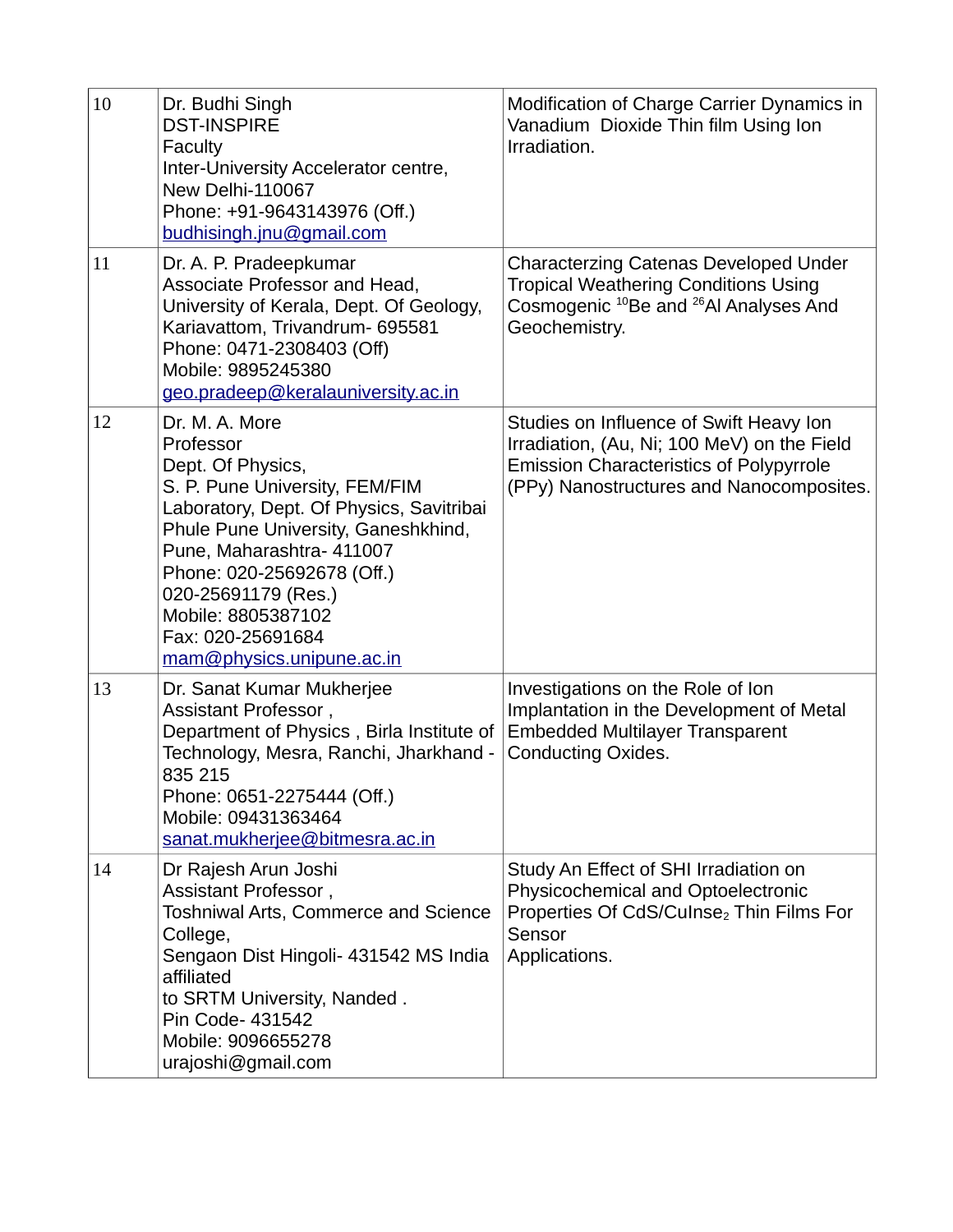| 15 | Dr. Prabhakar Singh<br>Head and Associate Professor,<br>Deptt. Of Physics,<br>St. John's College,<br>Dr. Bhim Rao Ambedkar University,<br>Agra-282001<br>Mobile: 9412588675<br>psingh0562@gmail.com                                                                                    | To Study and Characterize the<br>Thermoelectric Properties Of In/Se and<br>AI/Sb Thin Films Prepared by Ion Beam<br>Mixing.       |
|----|----------------------------------------------------------------------------------------------------------------------------------------------------------------------------------------------------------------------------------------------------------------------------------------|-----------------------------------------------------------------------------------------------------------------------------------|
| 16 | Prof. G. S. Roonwal<br>Hon. Visiting Professor,<br>IUAC,<br>New Delhi<br>Phone: 011-26893955<br>roonwalgs@hotmail.com                                                                                                                                                                  | Metal Technolgy in Pre- Historic N-W India.                                                                                       |
| 17 | Dr. D. G. Kuberkar<br>Professor<br>Department of Physics,<br>Saurashtra University, Rajkot - 360 005<br>Phone: +91-0281-2588428(Off.)<br>+91-0281-2584157 (Res.)<br>Fax +91-281-2576347<br>dgkuberkar@gmail.com                                                                        | Magnetic Phase Evolution In $N dMn_xCu_{1-x}O3$<br>$(x = 0.00, 0.05, 0.10)$ Manganite Films:<br><b>Effect of SHI Irradiation.</b> |
| 18 | Dr. A. P. Gnana Prakash<br><b>Associate Professor</b><br>Department of Studies in Physics,<br>University of Mysore,<br>Manasagangotri<br>Mysore,<br>Pin Code-570006<br>Phone: 0821-2419606 (Off.)<br>Mobile: +91-9590583920<br>gnanaprakash@physics.uni-mysore.ac.i<br>$\underline{n}$ | Studies on the Effects of High LET Swift<br>Heavy Ion Irradiation on Bipolar and MOS<br>Devices Using IV/CV/DLTS Techniques.      |
| 19 | Dr. Parmod Kumar<br><b>Research Associate</b><br>C/o Dr. K. Asokan<br>Materials Science Division,<br>Inter University Accelerator Centre, New<br>Delhi -110067<br>Mobile: 9971035119<br>parmodiitd@gmail.com                                                                           | Investigations on Magnetic Properties of<br>Swift Heavy Ions Irradiated MgO Systems<br>for Spintronic Applications.               |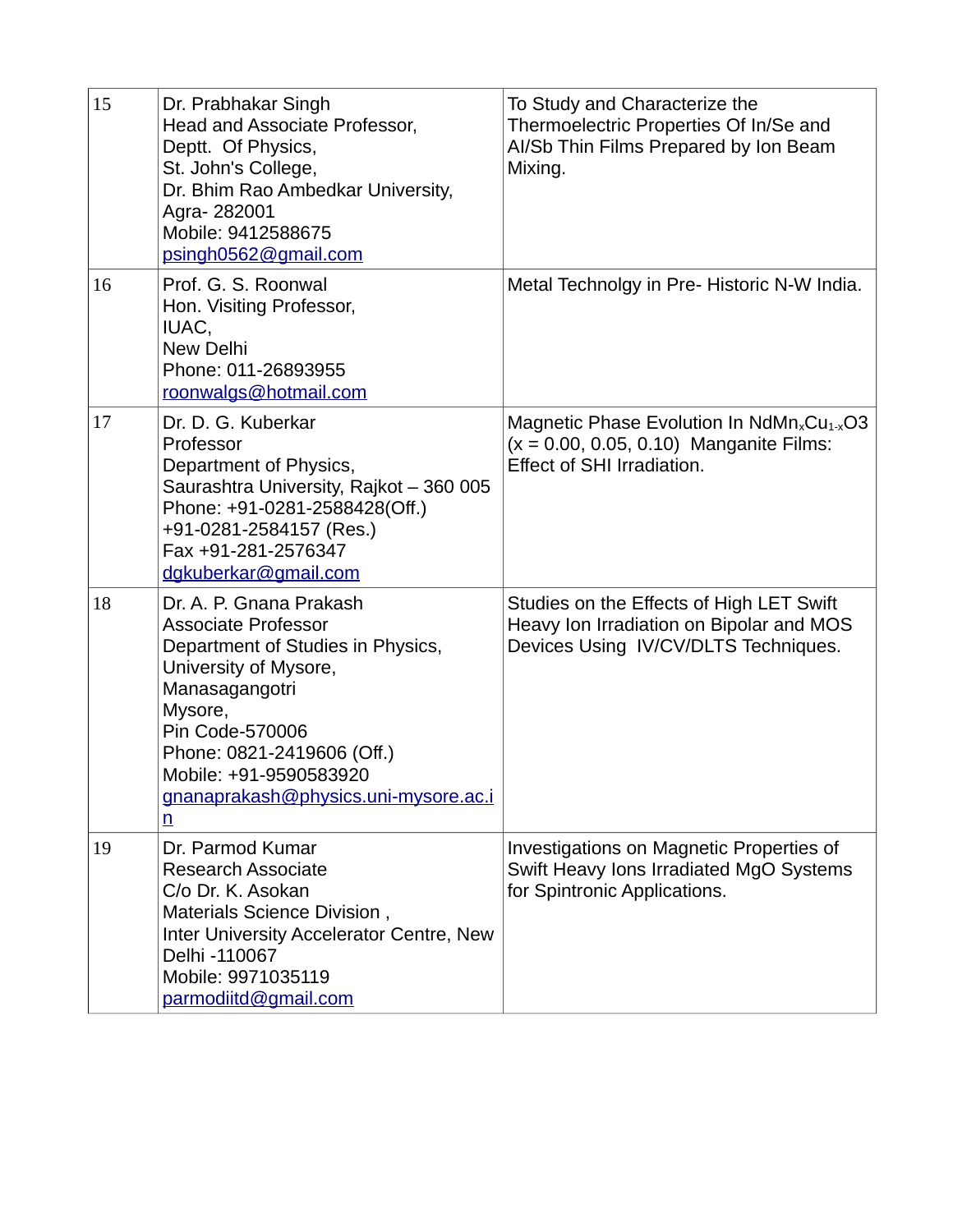| 20 | Dr. Kanika Aggarwal<br><b>Assistant Professor</b><br>S. L. I. E. T Longowal<br>(MHRD funded) Deemed<br>University, Room No-203, Department<br>Of Physics, Science Block, S. L. I. E. T<br>Longowal,<br>Pin Code: 148106<br>Phone: 01671-253181 (Off.)<br>01672-253745 (Res.)<br>Mobile: 8699643527<br>Kannu.phy@gmail.com | Swift Heavy Ion Induced Modification in<br>Metallic Interface for Hydrogen Sensing.                                     |
|----|---------------------------------------------------------------------------------------------------------------------------------------------------------------------------------------------------------------------------------------------------------------------------------------------------------------------------|-------------------------------------------------------------------------------------------------------------------------|
| 21 | Prof. Shikha Varma<br>Institute of Physics, Bhubaneswar-<br>751005<br>Phone: 0674-230-6410 (Off.)<br>Mobile: 9337103334<br>shikha@iopb.res.in                                                                                                                                                                             | Effect of Projetile on Single Layer Graphene<br>Under Swift Heavy Ion Irradiation.                                      |
| 22 | Mr. Ashok Kumar<br><b>Assistant Professor</b><br>Department of Physics, Deenbandhu<br>Chhotu Ram University of Science &<br>Technology, Murthal,<br>Sonepat, Haryana.<br>Pin Code- 131039<br>Phone: 01302484136 (Off.)<br>Mobile: 09050139837<br>ashok.physics22@gmail.com                                                | Study on Synthesis and Magnetic<br>Properties of Irradiated Mg-Zn and<br>NiCoZnFe <sub>2</sub> O <sub>4</sub> Ferrites. |
| 23 | Dr. Ajay Y. Deo<br><b>Assistant Professor</b><br>Department of Physics,<br>Indian Institute of Technology Roorkee,<br>Roorkee, Uttarakhand<br>Pin Code- 247667<br>Phone: 01332285566 (Off.)<br>01332285568 (Res.)<br>Mobile: 09458178557<br>ajaydeo@gmail.com                                                             | High-Spin States and Isomers In <sup>216</sup> Ra.                                                                      |
| 24 | Dr. Abhishek Yadav<br>Young- Scientist<br>Inter-University Acceletator Centre,<br>Aruna Asaf Ali Marg, New Delhi-110067<br>Mobile: +91-9015044037<br>abhishekyadav117@gmail.com                                                                                                                                           | Influence of Hexadecapole Deformation on<br>Heavy-Ion Reaction Mechanism.                                               |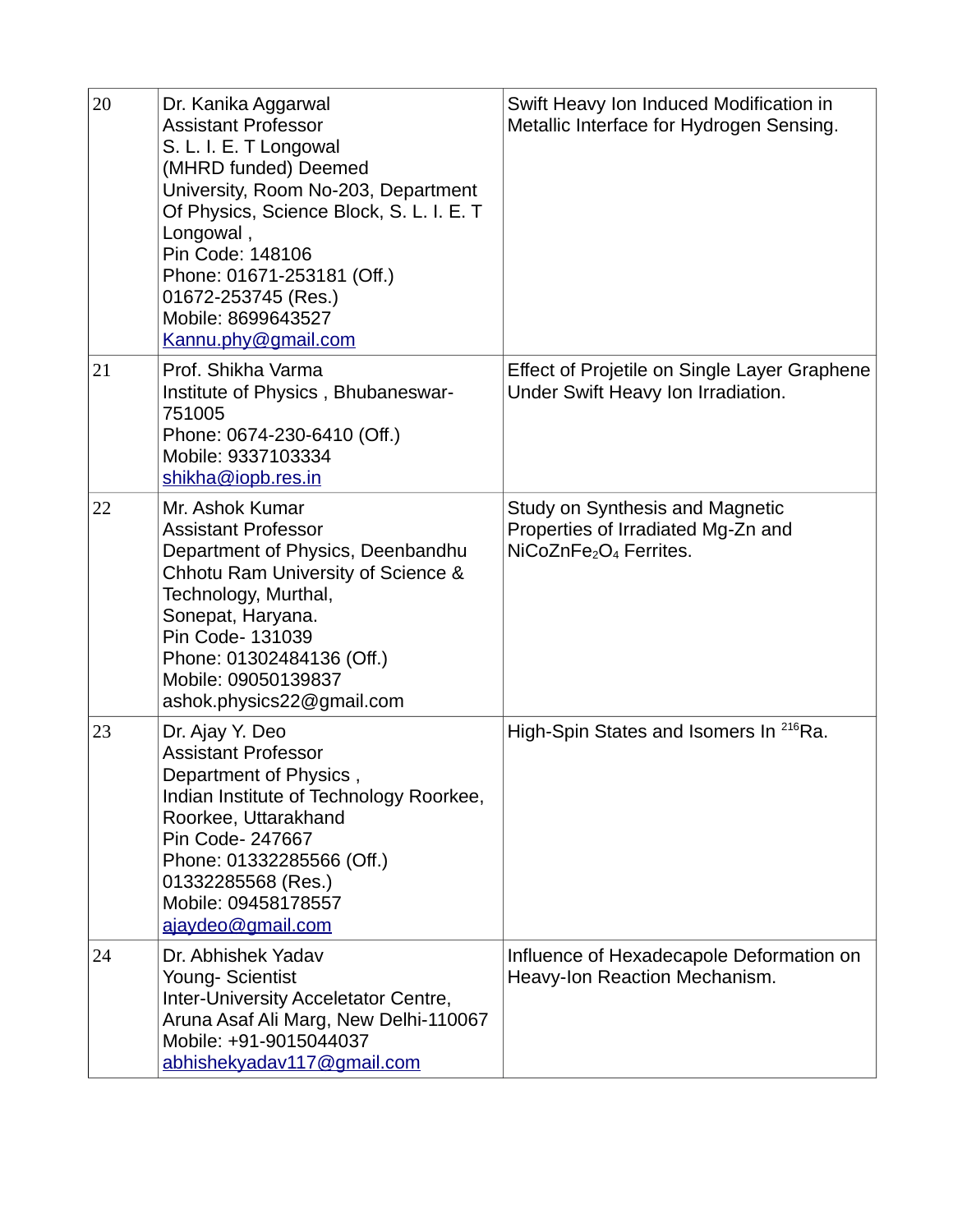| 25 | Dr. Pralay Maiti<br>Professor<br>School of Materials Science and<br>Technology, Indian Institute of Technolgy<br>(BHU), Varanasi-221005<br>(U.P.)<br>Mobile: 09935141321<br>Pmaiti.mst@itbhu.ac.in                                                                                                                                                                | Creation of Nanochannels Using SHI for<br>Fuel Cell Membrane.                                                                                                                                                                                                         |
|----|-------------------------------------------------------------------------------------------------------------------------------------------------------------------------------------------------------------------------------------------------------------------------------------------------------------------------------------------------------------------|-----------------------------------------------------------------------------------------------------------------------------------------------------------------------------------------------------------------------------------------------------------------------|
| 26 | Dr. Srashti Gupta<br><b>Research Associate</b><br><b>Material Science Grou</b><br>IUAC, Delhi-110067<br>Mobile: 9911289390<br>srashti.3@gmail.com                                                                                                                                                                                                                 | <b>Comparative Study of Thermoelectric</b><br>Properties of<br>Bi <sub>2</sub> Te <sub>3</sub> : Metal Nano<br>Composite Thin Films After Ion Irradiation<br>and Thermal Annealing Treatment.                                                                         |
| 27 | Prof. Sibaji Raha<br>Senior Professor & Director, Bose<br>Institute<br>Kolkata,<br><b>Centenary Building</b><br><b>Mailing Address:</b><br>P-1/12, CIT SCHEME VII-M,<br><b>PIN Code-700054</b><br>Phone: (033)25693201 (Off.)<br>Mobile: +91 9432649834<br>+919830623068<br>(Sandhya Dey- Concerned Scientist)<br>Fax (033) 2569-3127<br>sibaji.raha@jcbose.ac.in | Refining the Calibration of A Solid State<br>Nuclear Track Detector (PET) With<br>Heavier lons <sup>109</sup> Ag And <sup>197</sup> Au Using<br>Rutherford Back Scattering Method and<br>Identification of An Unknown Ion (40Ca/64Zn)<br>Using the Calibration Curve. |
| 28 | Dr. A. K. Sinha<br>Acting Director UGC DAE CSR &<br>Centre-Director, UGC DAE CSR, KC<br><b>Mailing Address:</b><br>UGC DAE CSR, KC, Sector-III, LB-8,<br>Bidhan Nagar, Kolkata-700098<br>Phone: 033-2335-8035 (Off.)<br>Mobile: 08981012373<br>ajitmars@gmail.com                                                                                                 | State Resolved Heavy-Ion Transfer<br>Reactions Forming Large Radius Loosely<br><b>Bound States.</b>                                                                                                                                                                   |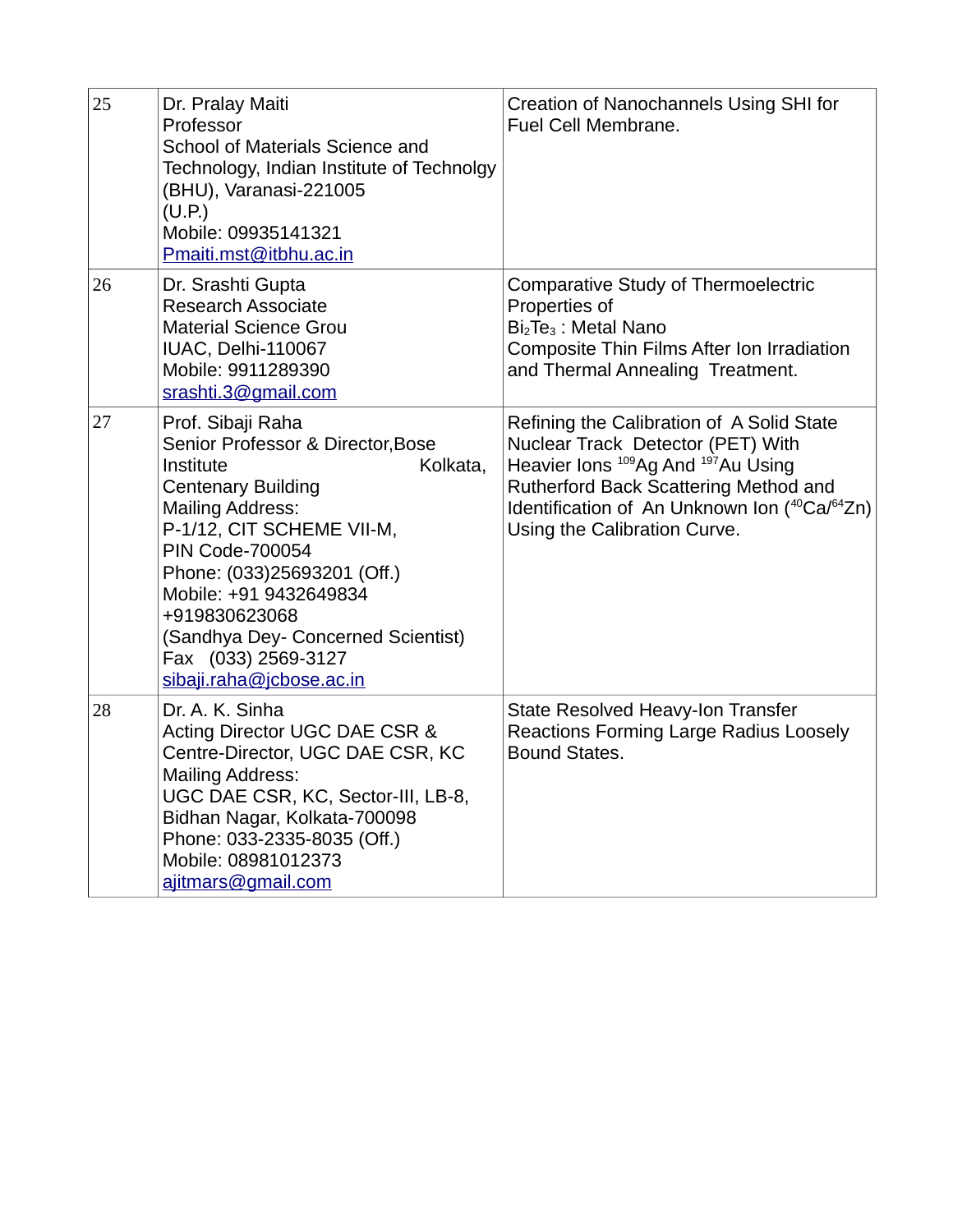| 29 | Dr. Anagha Chakraborty<br><b>Assistant Professor</b><br>Department of Physics,<br>Siksha Bhavana, Visva-Bharati, P.O.:<br>Santiniketan, Dist.: Birbhum, West<br><b>Bengal</b><br>Pin Code: 731 235<br>Mobile: 09475217491<br>anagha.chakraborty<br>@gmail.com,<br>anagha.chakraborty<br>@visva-bharati.ac.in   | Investigation of Nuclear Shell Effects on the<br>Level Density Parameter For Nuclei Around<br>$N$ , $Z \sim 82$ Shell-Closures.  |
|----|----------------------------------------------------------------------------------------------------------------------------------------------------------------------------------------------------------------------------------------------------------------------------------------------------------------|----------------------------------------------------------------------------------------------------------------------------------|
| 30 | Dr. K. Baskar<br><b>Professor &amp; Director</b><br>Crystal Growth Centre,<br>Anna University, Chennai<br>Pin Code-600 025<br>Phone: +91-44-22358322 (Off.)<br>Mobile: +91-9444125126<br>baskar@annauniv.edu,<br>drbaskar2009@gmail.com                                                                        | Heavy-Ion-Irradiation-Induced Disorder in<br>III-Nitride Materials Grown by Metal Organic<br>Chemical Vapour Deposition (MOCVD). |
| 31 | Ms. Renu Tomar<br><b>Research Scholar</b><br>Indian Institute of Technology Delhi<br>WE 8, Himadri Hostel, IIT Delhi,<br>Hauz Khas, New Delhi -110016<br>Mobile: +91 9873813411<br>renutomar22@gmail.com                                                                                                       | Luminescent Properties and Defects<br>induced Magnetism in Rare Earth Erbium<br>Oxide (Er2O3).                                   |
| 32 | Dr. S. Santra<br><b>Scientific Officer</b><br>Nuclear Physics Division, VDG Bldg.,<br>BARC, Mumbai-400085<br>Phone: 022-2559-3587 (Off.),<br>022-25583617 (Res.)<br>Mobile: 09969872430<br>ssantra@barc.gov.in                                                                                                 | <b>Evaporation Residue Cross-Section</b><br><b>Measurement for Several Systems.</b>                                              |
| 33 | Dr. (Mrs.) Unnati<br>Principal Investigator (WOS-A)<br>University of Delhi,<br><b>Mailing Address:</b><br>C/o. Samit Kr. Mandal<br>Room No. 182, IInd Floor Multistory<br>Building, Department of Physics and<br>Astrophysics, University of Delhi,<br>Delhi-110007<br>Mobile: 9650873366<br>unnatig@gmail.com | Probing of Heavy Ion Interactions Using <sup>19</sup> F<br>Beam @ Energy 4-7 MeV/A.                                              |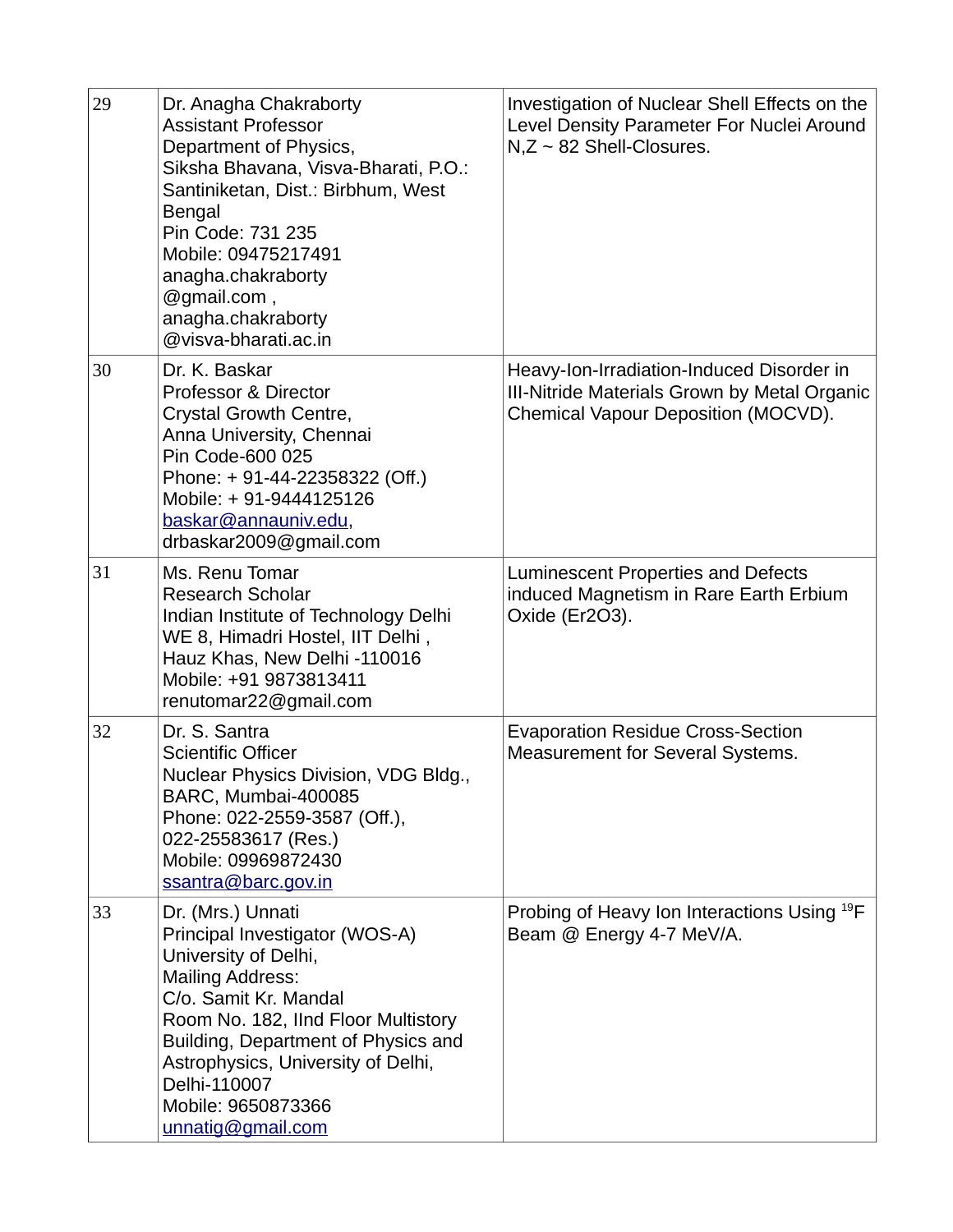| 34 | Dr. Budhi Singh<br><b>DST-INSPIRE Faculty</b><br>Inter-University Accelerator Centre, New<br>Delhi-110067<br>Phone: +91-9643143976<br>budhisingh.jnu@gmail.com                                                                                                      | Tuning The Magnetic Properties of AI, Ga,<br>In, Cu and Ag Doped ZnO Thin Films via<br>Ion Irradiation.                                                         |
|----|---------------------------------------------------------------------------------------------------------------------------------------------------------------------------------------------------------------------------------------------------------------------|-----------------------------------------------------------------------------------------------------------------------------------------------------------------|
| 35 | Mr. Rajeev Kaushik<br>C/o. Dr. Rahul Singhal<br>Department of Physics,<br>MNIT, Jaipur, JLN Marg, Malviya Nagar,<br>Jaipur-302017<br>Phone: 0141-2712552<br>Mobile: 09549654378<br>rahuliuac@gmail.com                                                              | Swift Heavy Ion Irradiation of Fullerene $C_{70}$<br>Thin Films for Calculation of Ion Track<br>Diameter Using Different S <sub>e</sub> Values.                 |
| 36 | Mr. Nitin Kumar<br>C/o. Dr. Bhawna Joshi<br>Department of Applied Physics, Guatam<br><b>Buddha University, Greater</b><br>Noida-201310, Guatam Budh Nagar,<br>Uttar Pradesh,<br>Mobile: 09999516993, 0120-2344355<br>bjoshi physics@yahoo.com,<br>bhawana@gbu.ac.in | Modifications of the Properties of<br>Multicomponent Transparent Conducting<br>Oxides Thin Films by Ion Beam Irradiation.                                       |
| 37 | Mr. Neeraj Kumar<br>C/o. Dr. Shashi Verma,<br>Department of Physics & Astrophysics,<br>University of Delhi, Delhi-110007<br>Mobile: 9871771323<br>vermasvin2006@gmail.com                                                                                           | <b>Study of Fission Dynamics In Mass</b><br>Region~200 Through Neutron Multiplicity,<br>Evaporation Residue (ER) And ER Gated<br>Spin Distrubution Measurement. |
| 38 | Mr. Kabeer Shrinet<br>C/o Prof. Balak Das,<br>Advanced Materials Research Lab.,<br>Department of Physics,<br>University of Lucknow,<br>Lucknow- U.P.,<br>Pin code- 226007<br>Mobile no.: 9415375890<br>bdas226010 @gmail.com                                        | Effect of Swift Heavy Ion (SHI) Irradiation<br>on Polyaniline (PANI) Zinc-Oxide<br>Nanocomposites (Bulk and Thin Films).                                        |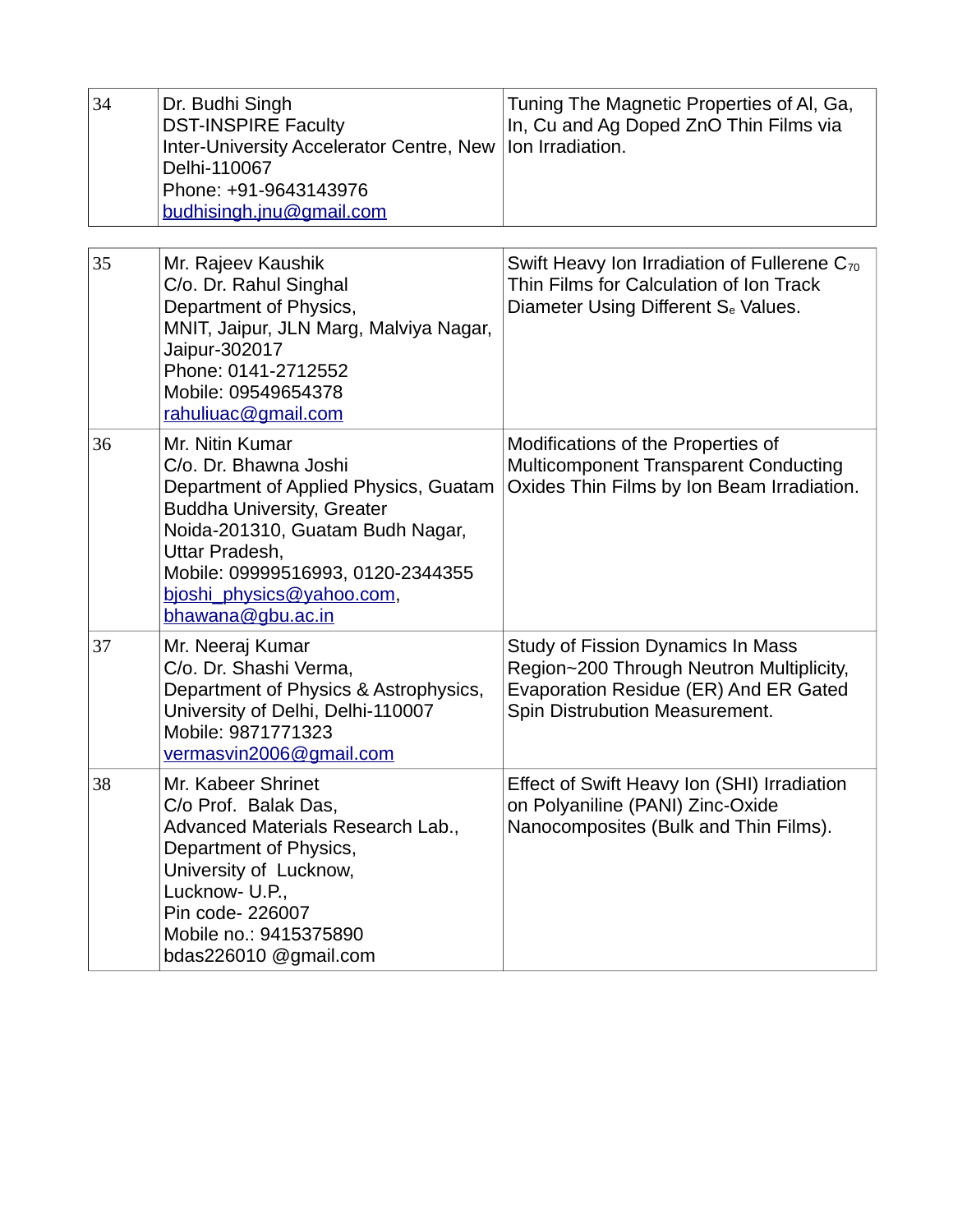| 39 | Mr. Rudra Narayan Sahoo<br>C/o. Dr. Pushpendra P. Singh,<br>Department of Physics,<br>Indian Institute of Technology Ropar,<br>Rupnagar,<br>PB-140001<br>Phone: +91-1881-242268 (Office), +91<br>– 8283834321 (Mobile)<br>pps@iitrpr.ac.in | Probing of (Multi-) Nucleon-Transfer Events<br>Around the Barrier.                                                  |
|----|--------------------------------------------------------------------------------------------------------------------------------------------------------------------------------------------------------------------------------------------|---------------------------------------------------------------------------------------------------------------------|
| 40 | Mr. Pankaj Kumar Giri<br>C/o. Dr. Dharmendra Singh,<br>Center For Applied Physics, Central<br>University Of Jharkhand, Brambe,<br>Ranchi-835205,<br>Phone: 08809323825<br>dsinghiuac@gmail.com<br>dsinghress@yahoo.com                     | Investigation of Break-up Fusion and Its<br>Dependency on Target Deformation at<br>Energies 3-8 MeV/Nucleon.        |
| 41 | Mr. Vishnu Kumar<br>C/o. Prof. S. Annapoorni<br>Department Of Physics And<br>Astrophysics, University Of Delhi,<br>Delhi-110007<br>Mobile: 9871521718<br>annapoornis.phys@gmail.com                                                        | Synthesis, Characterization and Physical<br>Properties of Some Functional Perovskite<br>Oxynitrides.                |
| 42 | Mr. Suhail Ahmad Tali<br>C/o. Dr. M. Afzal Ansari<br>Department of Physics,<br>A.M. U., Aligarh -202002<br>Mobile: 09412596205<br>drmafzalansari@yahoo.com                                                                                 | Study Of Break-up Fusion Process and Its<br>Sensitivity to Alpha Q-Value Below $\approx 8$<br>MeV/Nucleon Energies. |
| 43 | Mr. Saumyajit Biswas<br>C/o. Dr Anagha Chakraborty<br>Department of Physics, Siksha<br>Bhavana, Visva-Bharati,<br>Santiniketan - 731235, West Bengal<br>Phone: 09475217491<br>anagha.chakraborty@visva-bharati.ac.in                       | Fusion Studies with Quasi Elastic<br>Scattering Measurements.                                                       |
| 44 | Ms. Mini Agarwal<br>C/o. Dr. Pratik Kumar,<br><b>Associate Professor</b><br>(Chief Supervisor)<br><b>Medical Physics Unit,</b><br>AIIMS, New Delhi-110029<br>Phone: 09810197511<br>drpratikkumar@gmail.com                                 | Synthesis and Characterization of<br>Luminescent Materials for Their Medical<br><b>Dosimetry Applications.</b>      |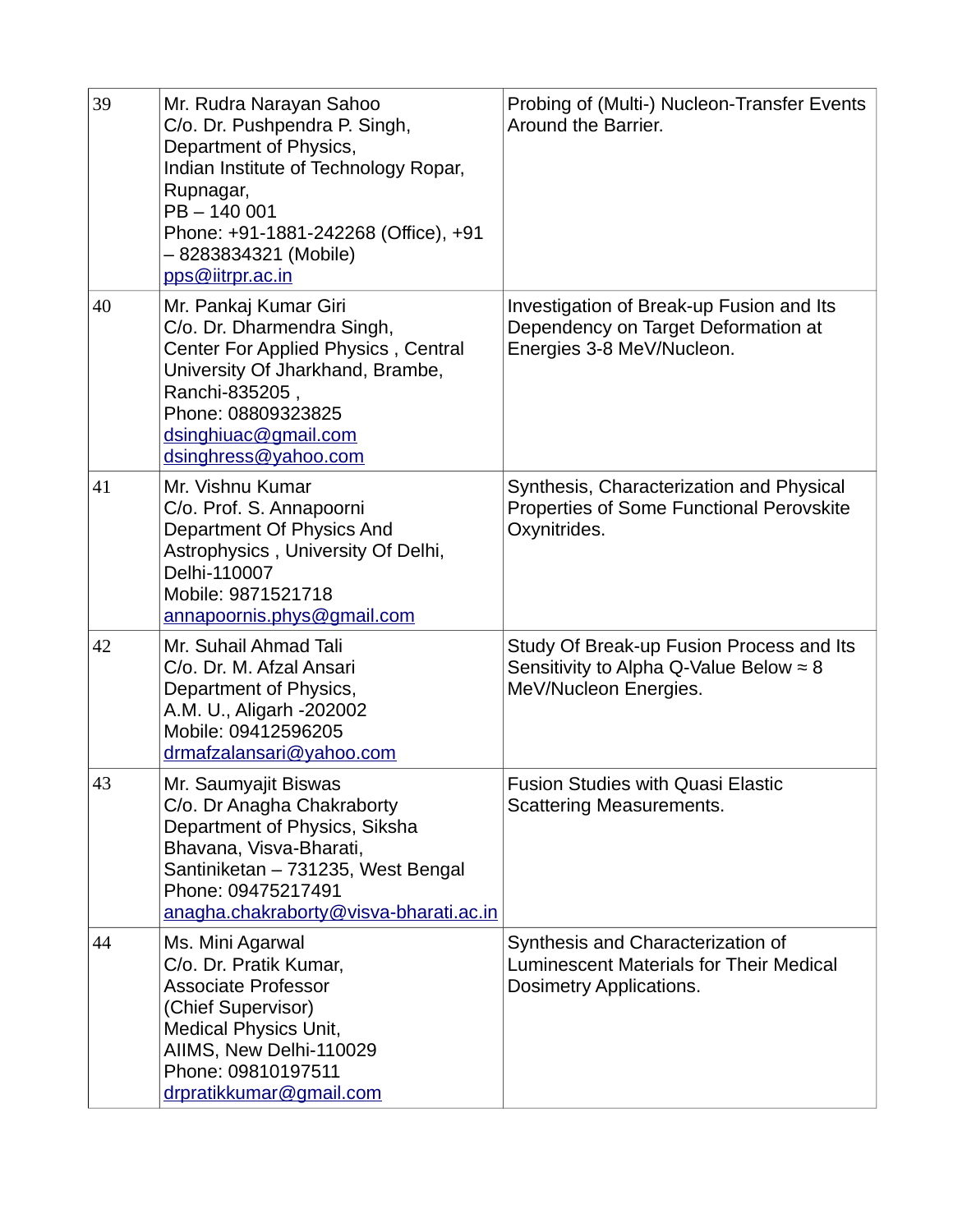| 45 | Ms. G. Naga Jyothi<br>C/o. Dr. P. V. Madhusudhana Rao,<br><b>Assistant Professor,</b><br>Department of Nuclear Physics,<br>Andhra University, Visakhapatnam -<br>530 003, Andhra Pradesh,<br>Phone: 0891-284-4138 Mobile No.:<br>09440659975<br>madhu vzg@yahoo.com,<br>pvmrao.nuphy@auvsp.edu.in | Effect of Positive Q-Value Multi-Neutron<br>Transfer Channels On Sub- Barrier Fusion<br>Process.                      |
|----|---------------------------------------------------------------------------------------------------------------------------------------------------------------------------------------------------------------------------------------------------------------------------------------------------|-----------------------------------------------------------------------------------------------------------------------|
| 46 | Ms. A. Tejaswi<br>C/o. Dr. P. V. Madhusudhana Rao,<br><b>Assistant Professor,</b><br>Department of Nuclear Physics,<br>Andhra University, Visakhapatnam -<br>530 003, Andhra Pradesh,<br>Phone: 0891-284-4138 Mobile No.:<br>09440659975<br>madhu vzg@yahoo.com,<br>pymrao.nuphy@auvsp.edu.in     | Transfer and Shape Degrees of Freedom In<br><b>Sub-Barrier Fusion.</b>                                                |
| 47 | Mr. Vivek Mishra<br>C/o. Dr. Ajay Kr. Tyagi<br>Department of Physics<br>BHU, Varanasi-221005<br>Mobile: 9532098800<br>atyagi44@yahoo.co.in                                                                                                                                                        | Measurement of Neutron Multiplicity to<br>Investigate the Role of Entrance Channel<br>and E/A In Nuclear Dissipation. |
| 48 | Mr. Dive Avinash Shivaji<br>C/o. Dr. Ramphal Sharma,<br>Thin Film and Nanotechnology<br>Laboratory,<br>Department of Physics<br>Dr. Babasaheb Ambedkar Marathwada<br>University Aurangabad- 431004,<br>Maharashtra<br>Phone: 0240-2403284<br>rps.phy@gmail.com,<br>ramphalsharma@yahoo.com        | Effect Of SHI Irradiation on Nanocrystalline<br>ZnMgS Thin Films for Photovoltaics.                                   |
| 49 | Mr. Shabir Ahmad Kumar<br>C/o. Prof. Mohd. Zulfequar<br>Department of Physics,<br>Jamia Millia Islamia (A Central<br>University ), New Delhi-110 025<br>Phone: 011-26989965 (Lab.),<br>011-26848624 (Resi.)<br>Mobile: 9811222035<br>mzulfe@rediffmail.com,<br>mzulfegar@jmi.ac.in                | <b>Effect of Laser Gamma-Ray and Swift</b><br>Heavy Ions Irradiation on Compound<br>Semiconductors.                   |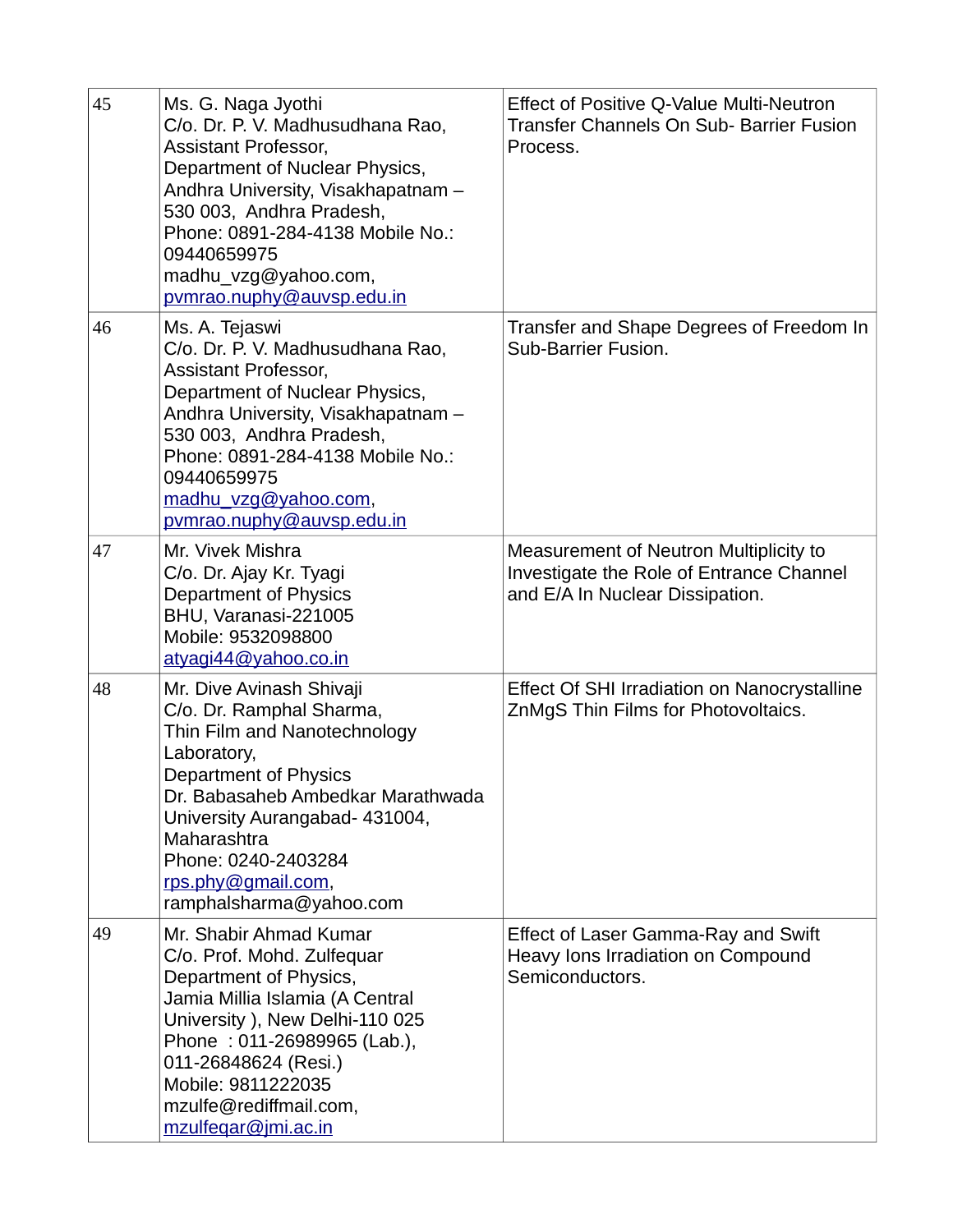| 50 | Ms. Chandrani Majumder<br>C/o. Dr H. P. Sharma<br>Department of Physics,<br>Faculty of Science, Banaras Hindu<br>University, Varanasi-PIN 221005, UP,<br>India<br>Phone: 9336063074<br>hpsharma 07@yahoo.com                                    | Investigation of Magnetic and Anti-Magnetic<br>Bands in Nuclei.                                                                   |
|----|-------------------------------------------------------------------------------------------------------------------------------------------------------------------------------------------------------------------------------------------------|-----------------------------------------------------------------------------------------------------------------------------------|
| 51 | Ms. Sneha Bharti Linda<br>C/O. Dr. Dharmendra Singh,<br>Assistant Professor,<br>Center For Applied Physics,<br>Central University Of Jharkhand,<br>Brambe, Ranchi-835205<br>Phone: 08809323825<br>dsinghiuac@gmail.com,dsinghress@ya<br>hoo.com | Study of Projectile Structure and Mass<br>Asymmetry Effect on Incomplete Fusion<br>Dynamics at Energy below 8 MeV/Nucleon.        |
| 52 | Mr. Nabendu Kumar Deb<br>C/o. Dr. Kushal Kalita<br>Physics Department,<br>Gauhati University,<br>Guwahati-781014 (Assam)<br>Phone: 9859936869<br>ku kalita@yahoo.com                                                                            | Role of Neutron Transfer on the<br><b>Enhancement of Fusion Cross Section of</b><br>Various Systems of <sup>16,18</sup> O+Ni, Sn. |
| 53 | Mr. Mutturaj M. Hosamani<br>C/o. Dr. N. M. Badiger<br>Department of Studies in Physics,<br>Karnatak University,<br>Dharwad-580 003<br>Phone: 09740827296<br>nbadiger@gmail.com                                                                  | <b>Heavy Ion Nuclear Reaction: Nuclear</b><br><b>Fusion-Fission Time Scale Measurements.</b>                                      |
| 54 | Ms. Jisha P<br>C/o. Dr. A. M. Vinodkumar,<br>Dept. Of Physics<br>University Of Calicut,<br>Kerala- 673635<br>Mobile: 09645078924<br>attukalathil@gmail.com                                                                                      | Role of Positive Transfer Q Values in Fusion<br><b>Evaporation Residue Cross Sections for</b><br>18O+182,184,186 Reactions.       |
| 55 | Mr. Deepak Kumar<br>C/o. Dr. Moumita Maiti,<br><b>Physics Department</b><br>IIT Roorkee,<br>Roorkee-247667<br>moumifph@gmail.com                                                                                                                | <b>Production of Some Important Neutron</b><br>Deficient Radionuclides of Second<br><b>Transition Elements.</b>                   |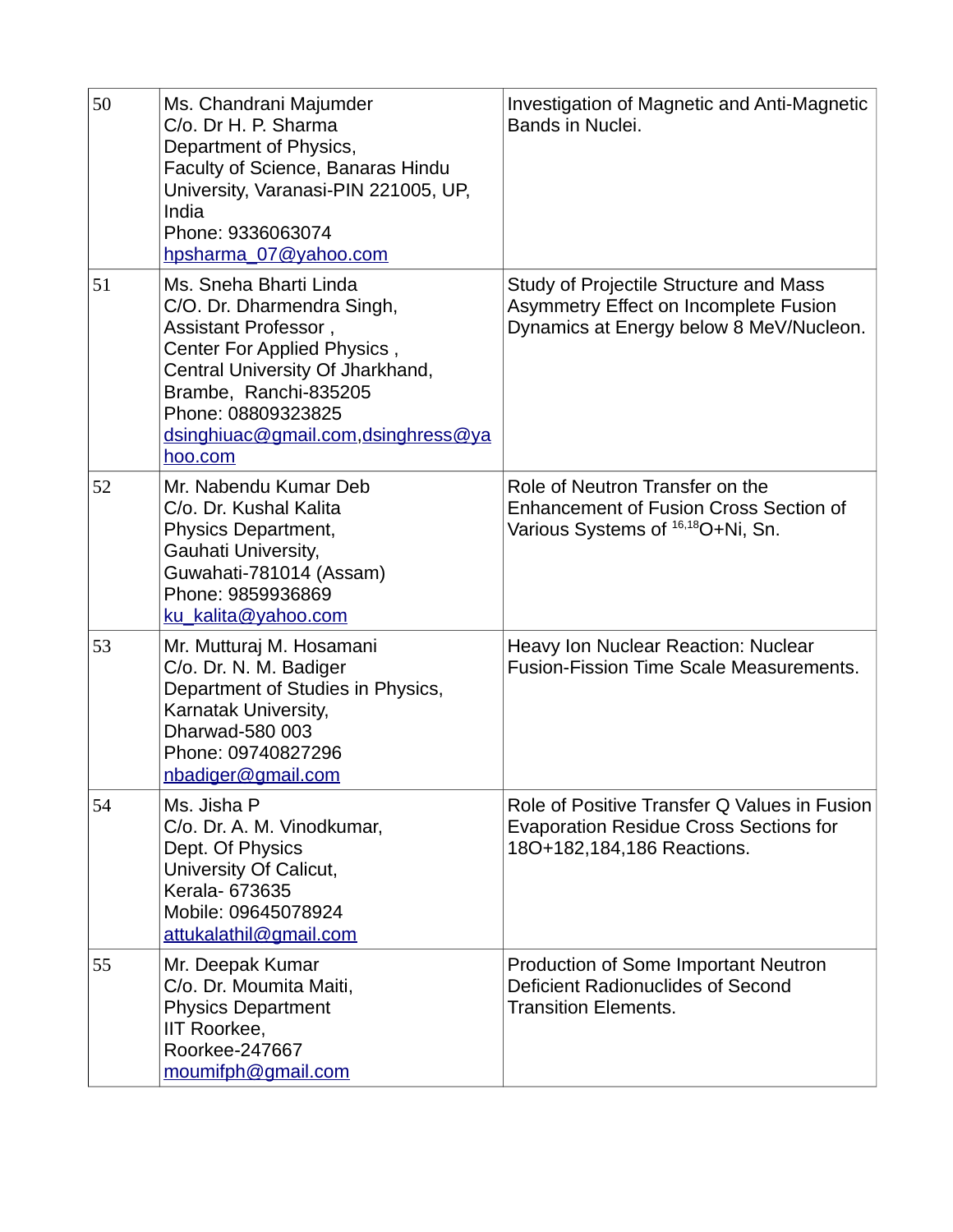| 56 | Mr. Prashant Sharma<br>C/o. Dr. Tapan Nandi<br><b>Atomic Physics</b><br><b>IUAC-110067</b><br>Phone: 9868623816                                                                                                                                                                                            | Study of Atomic and Nuclear Phenomena<br>Associated with Highly Charged Ions<br>Produced during Nuclear Reactions.                                                          |
|----|------------------------------------------------------------------------------------------------------------------------------------------------------------------------------------------------------------------------------------------------------------------------------------------------------------|-----------------------------------------------------------------------------------------------------------------------------------------------------------------------------|
| 57 | Dr. Ashok Kumar<br>Professor<br>Department of Physics,<br>Tezpur University,<br>Napaam, Assam, Pin: 784028<br>Phone: (03712)275553<br>Mobile: 09401620770<br>Fax: (03712)267006<br>ask@tezu.ernet.in                                                                                                       | SHI Irradiation Effects on Graphene Based<br>Conducting Polymer Nanocomposites for<br>Electrode Applications.                                                               |
| 58 | Dr. S. Aravindan<br><b>Assistant Professor</b><br>Department of Earth Sciences,<br>Annamalai University,<br>Annamalai Nagar,<br>Pin Code -608002<br>Phone: 04144 - 238282 *324 (Office),<br>04144-227151<br>(Residence)<br>Mobile: 9487527151, 9486143366<br>Fax: 04144 - 238080<br>aravindan rs@yahoo.com | Erosion and Tectono Geomorphological<br>Control in Relation to Climate Variation in<br>A Part of Musiri Taluk, Trichirapalli District,<br>Central Tamil Nadu (Eat-Climate). |
| 59 | Dr. Balaji Birajdar<br><b>Assistant Professor</b><br>Special Centre for Nanoscience,<br>Jawaharlal Nehru University, New<br>Delhi-110067<br>Phone: 01126704743<br>Mobile: 0950479952<br>balaji.birajdar@gmail.com                                                                                          | Nanostructure- Dielectric Properties<br>Relationship in Lead Free Relaxor<br><b>Ferroelectrics Using Transmission Electron</b><br>Microscopy.                               |
| 60 | Dr. Atul Khanna<br>Professor<br><b>Guru Nanak Dev University</b><br>Department of Physics,<br>Amritsar, Punjab<br>Pin Code- 143005<br>Phone: 0183-225-8802<br>(Extn: 3168(Off.)<br>0183-222-1091 (Resi)<br>Fax: 0183-225-8820<br>akphysics@yahoo.com                                                       | Study of Ion Beam Induced Structural<br>Transitions in Metastable Borate and<br>Tellurite Crystalline Phases.                                                               |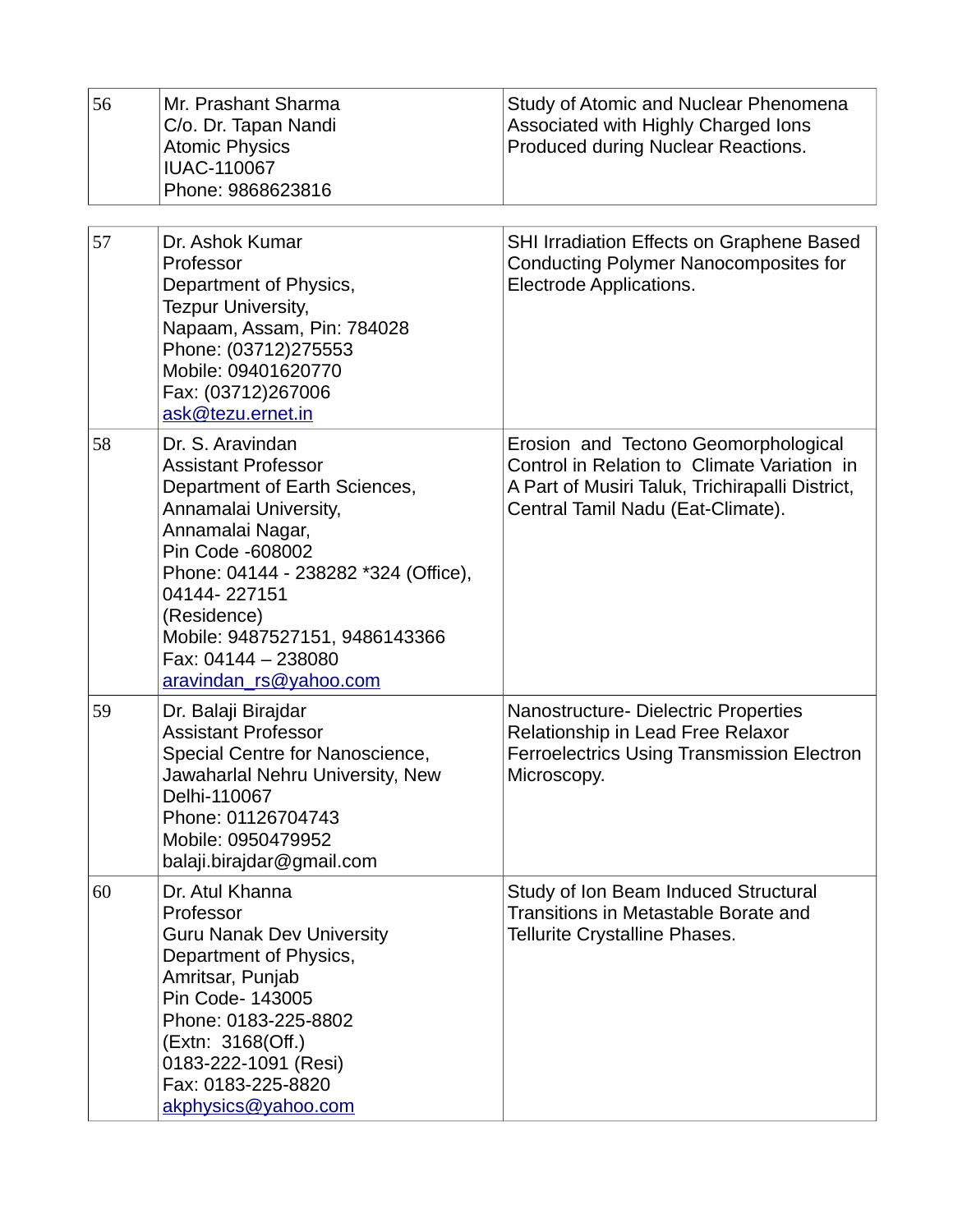| 61 | Dr. Ramakanta Naik<br><b>DST-INSPIRE Faculty,</b><br>Department of Physics, Utkal<br>University, Bhubaneswar,<br>Pin Code- 751 004<br>Phone: 0674-2567079 (Off.)<br>Mobile: 9438743730<br>ramakanta.naik@gmail.com                                                                              | Swift Heavy Ion Induced Mixing of Bi/As <sub>2</sub> Se <sub>3</sub><br>Bi-Layers for Tailoring the Properties of the<br>Bi/As <sub>2</sub> Se <sub>3</sub> Composite System. |
|----|-------------------------------------------------------------------------------------------------------------------------------------------------------------------------------------------------------------------------------------------------------------------------------------------------|-------------------------------------------------------------------------------------------------------------------------------------------------------------------------------|
| 62 | Dr. Pawan Kumar Tyagi<br>Asst. Professor,<br>Dept. of Applied Physics, Delhi<br><b>Technological University (Formerly Delhi</b><br>College of Engineering), Shahabad,<br>Daulatpur, Bawana Road, Delhi-110042<br>Mobile: +91-8800977457<br>tyagi pawan@yahoo.co.in,<br>Pawan.phy@dce.edu        | Ion Irradiation on Filled- Multiwalled Carbon<br>Nanotubes.                                                                                                                   |
| 63 | Dr. Shiv Poojan Patel<br><b>Assistant Professor</b><br>Department of Pure & Applied Physics,<br>Guru Ghasidas Vishwavidyalaya (A<br>Central University)<br>Koni, Bilaspur (C.G.) India.<br>Pin Code: 495009<br>Phone: 07752-260159 (Office)<br>Mobile: 09479246120<br>shivpoojanbhola@gmail.com | <b>Metal Induced Crystallization of Amorphous</b><br>Semiconductors Under Swift Heavy Ion<br>Irradiation.                                                                     |
| 64 | Dr. Samit Kr Mandal<br><b>Associate Professor</b><br>Department of Physics & Astrophysics,<br>University of Delhi,<br>Delhi-110007<br>Phone: 011 27662534 (Off.)<br>Mobile: 09868789924, 09582068428<br>Fax: 011 27667061<br>smandal@physics.du.ac.in,<br>s.mandal.du@qmail.com                 | Investigation of Few-Nucleons Transfer and<br><b>Fusion Reactions Mechanism in Medium</b><br>Mass Nuclei at and Near the Coulomb<br>Barrier.                                  |
| 65 | Dr. Ajay Kumar<br><b>Assistant Professor</b><br>Physics Department, BHU, Varanasi,<br>Pin Code: 221005<br>Phone: 9532098800<br>atyagi44@yahoo.co.in                                                                                                                                             | Study of Unresolved Issues of Heavy Ion<br><b>Fusion Reaction Dynamics Through Particle</b><br>Evaporation.                                                                   |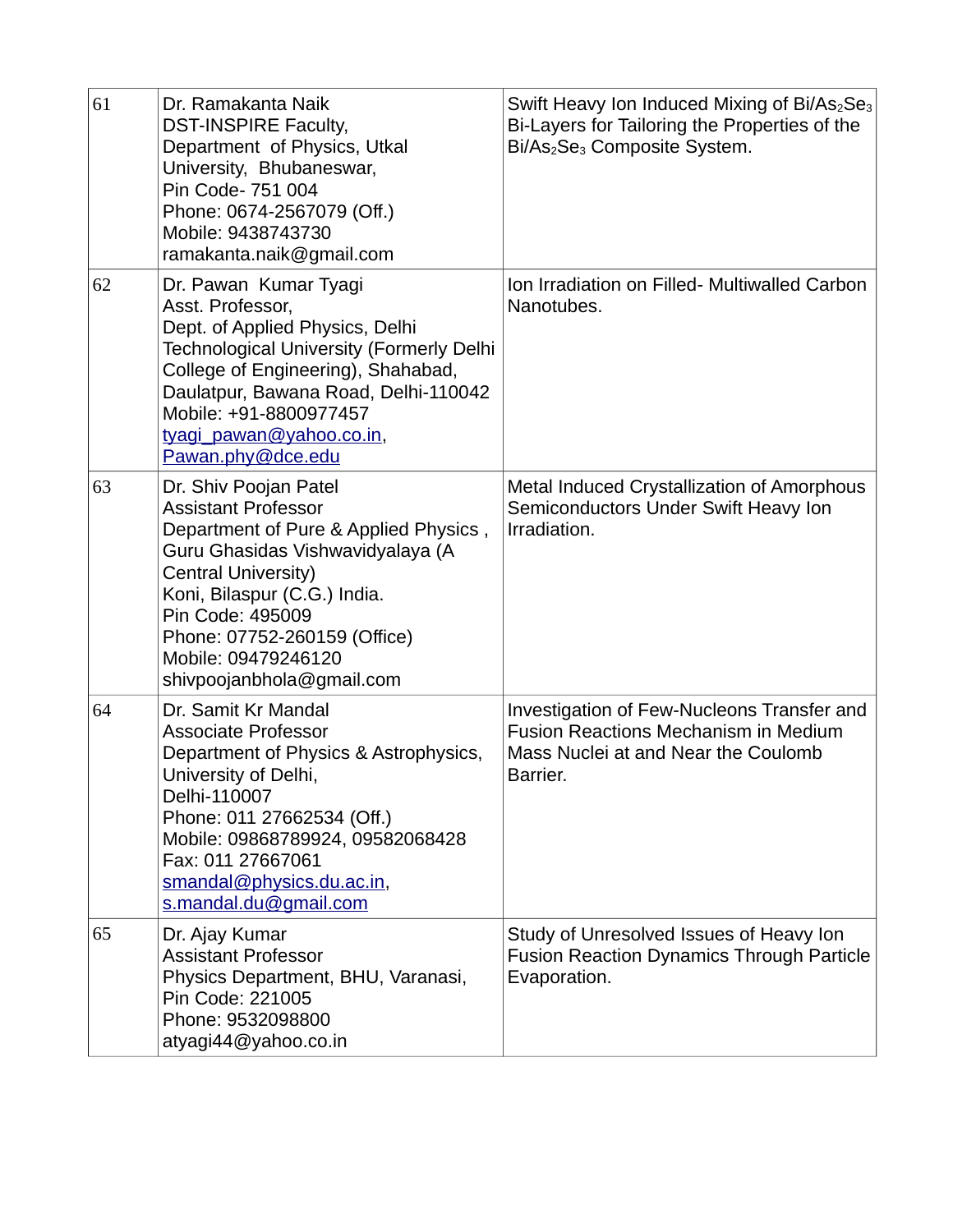| 66 | Dr. Pravanjan Mallick<br>Lecturer in Physics<br>North Orissa University,<br>Takatpur, Baripada, Odisha- 757003<br>Mobile: 09437656274<br>pravanjanphy@gmail.com                                                                                         | Evolution of Properties of NiO/ZnO pn Junct<br>ion Under SHI Irradiation.                                                                                                   |
|----|---------------------------------------------------------------------------------------------------------------------------------------------------------------------------------------------------------------------------------------------------------|-----------------------------------------------------------------------------------------------------------------------------------------------------------------------------|
| 67 | Dr. Bivash Ranjan Behera<br><b>Assistant Professor</b><br>Punjab University, Chandigarh-160014<br>Mobile: 9815324956<br>bivash@pu.ac.in,<br>bivashbehera@yahoo.co.in                                                                                    | <b>Measurement of Fusion Barriers</b><br>Distributions.                                                                                                                     |
| 68 | Prof. (Dr.) Dinesh Varshney<br>Professor<br><b>School of Physics</b><br>Devi Ahliya University, Indore-452001<br>Phone: 07312467028<br>07312760074(Res.)<br>Mobile: +919826076903<br>Fax: (0731) 2467028<br>vdinesh33@rediffmail.com                    | Swift Heavy Ion Induced Structural,<br><b>Transport and Optical Studies of Some</b><br>Manganite Based Composite Films.                                                     |
| 69 | Dr. K. Baskar<br>Professor, Crystal Growth Centre, Anna<br>University, Chennai-600025<br>Phone: +91-44-22358322 (Off.)<br>Mobile: +91-9444125126<br>baskar@annauniv.edu.,<br>drbaskar2009@gmail.com                                                     | Irradiation Effects on InGaN and AlInGaN<br>Epilayers grown by Metal Organic Chemical<br>Vapour Deposition (MOCVD).                                                         |
| 70 | Dr. Ranjith G. Nair<br><b>Assistant Professor,</b><br>Department of Physics, National<br>Institute of Technology<br>Silchar, Assam-788010<br>Phone: +91 3842 242914<br>Mobile: +91-9401519326<br>Fax: +91 3842 224797<br>rgnair2007@gmail.com           | Energetic Ion Beam Assisted Synthesis Of<br>Ag/Au Ion Implanted Titania/Zno Thin Film<br>and Investigation of Their Utility As<br>Photoanode for Dye Sensitized Solar Cell. |
| 71 | Dr. Utpal Ghosh<br>Assistant Professor of Biophysics,<br>Department of Biochemistry &<br>Biophysics, University of Kalyani, West<br>Bengal-741235<br>Phone: 033-28528750 (Extn. 385) (Off.)<br>9432261574, 033-25828282 (Res.)<br>utpal8ghosh@gmail.com | Investigation of DNA Repair Pathways and<br>Cross- Talk Between PARP-1 and P53 After<br>Carbon Ion Beam Irradiation in Cultured<br>Human Cells.                             |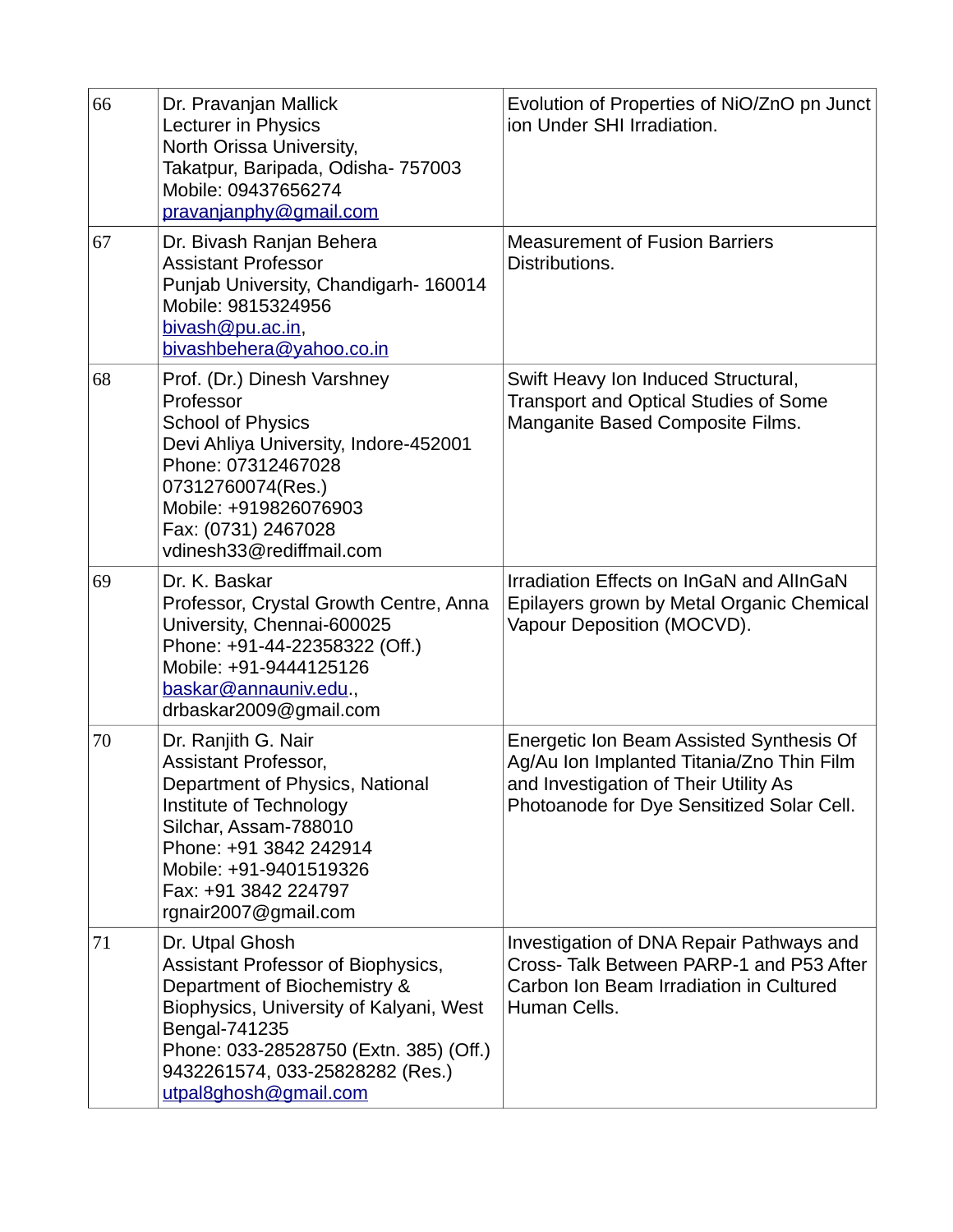| 72 | Prof. A. K. Bhati<br>Physics Department, Panjab University,<br>Chandigarh -160014<br>Phone: 0172-2534452 (Off.)<br>Mobile No.: 09216502325<br>akbhati@pu.ac.in                                                                                                                                                  | Nuclear Electromagnetic Moments And the<br><b>Atomic Magnetic Moments Measurements</b><br>Using The PAD Technique.             |
|----|-----------------------------------------------------------------------------------------------------------------------------------------------------------------------------------------------------------------------------------------------------------------------------------------------------------------|--------------------------------------------------------------------------------------------------------------------------------|
| 73 | Dr. Nimisha Sharma<br><b>Associate Professor</b><br>University School of Biotechnology,<br>GGS Indraprastha University, New<br>Delhi- 110078<br>Phone: 011-25302314 (Off.)<br>Mobile: 9560913903<br>nimishaphd@gmail.com,<br>nimisha@ipu.ac.in                                                                  | Engineering Zinc Oxide-Graphene Oxide<br>Nanocomposites for Antibactrial<br>Applications by Swift Heavy Ion Irradiation.       |
| 74 | Dr. Srinivasa Rao Nelamarri<br>Department of Physics,<br>Malaviya National Institute of<br><b>Technology Jaipur</b><br>JLN Marg, Jaipur - 302017<br>Rajasthan.<br>Phone: 0141-2713433 (Off.)<br>0141-2713133 (Res.)<br>Mobile: 09549654851 / 09636337638<br>srnelamarri.phy@mnit.ac.in,<br>nsrphysics@yahoo.com | Ion Beam Induced Modification of Structural<br>and Optical<br>Properties of Germanium Oxide Thin Films<br>and<br>Nanocrystals. |
| 75 | Dr. Sandeep Kumar<br><b>UGC-Assistant Professor</b><br>Department of Physics<br>Central University of Rajasthan,<br>Banadarsindri, Ajmer, Rajasthan-305817<br>Phone: 01463-238588 (Off.)<br>Mobile: 8290686644<br>Fax: 1463-238722<br>sandeep.kumar@curaj.ac.in                                                 | Ion Beam Induced Modification of Transport<br>Properties of Mn Dopted GaAs Nanowires.                                          |
| 76 | Dr. Pawan Kumar Tyagi<br>Asst. Professor,<br>Dept. of Applied Physics, Delhi<br><b>Technological University (Formerly Delhi</b><br>College of Engineering), Shahabad,<br>Daulatpur, Bawana Road, Delhi-110042<br>Mobile: +91-8800977457<br>tyagi pawan@yahoo.co.in,<br>Pawan.phy@dce.edu                        | Ion Irradiation on Nanosized Ultrathin MoS <sub>2</sub><br>Sheet.                                                              |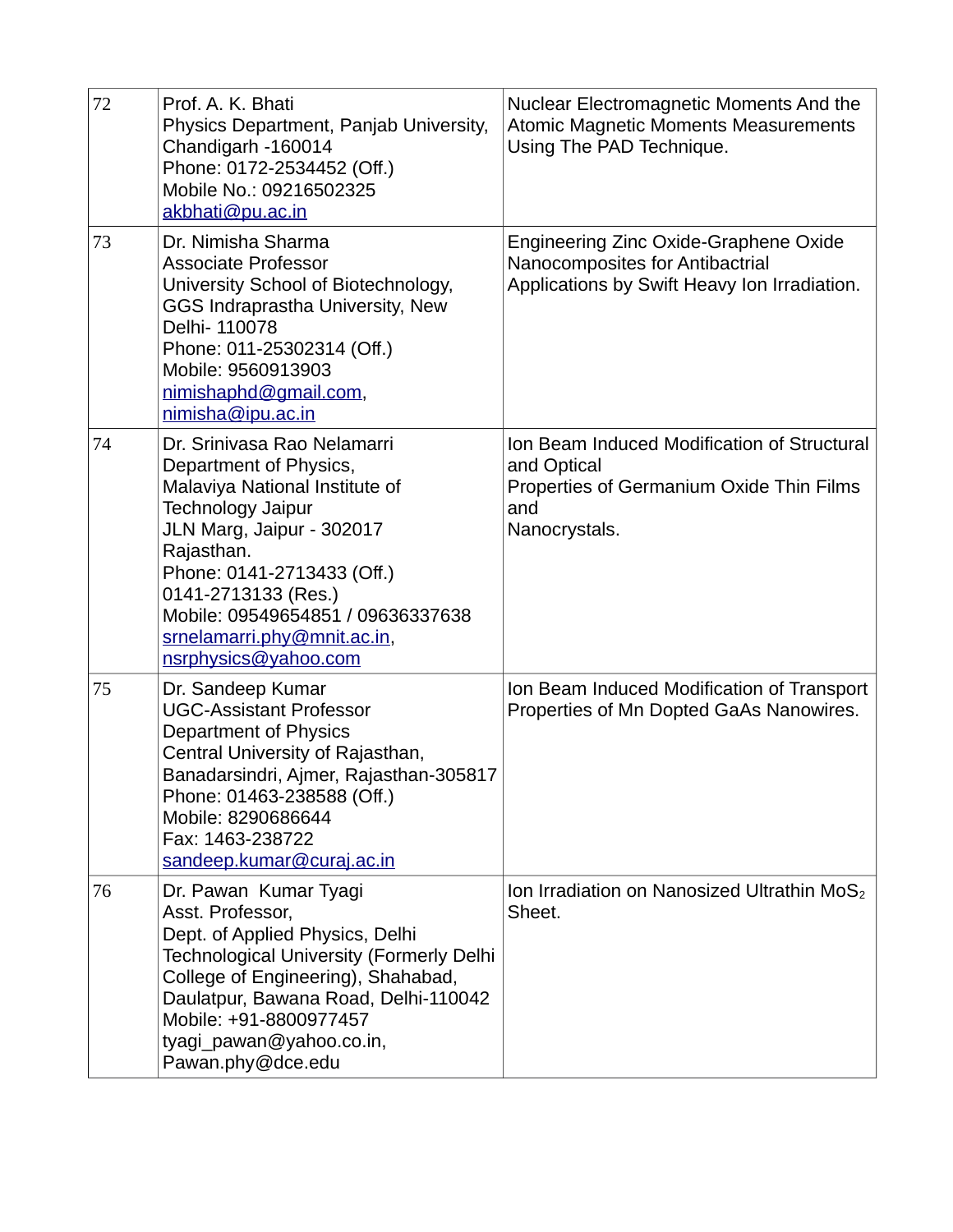| Dr. Punita Verma<br>77<br><b>Associate Professor</b><br>Department of Physics,<br>Kalindi College,<br><b>East Patel Nagar</b><br>New Delhi -110008<br>Phone: 011-25787604 (Off.)<br>011-22591580 (Res.)<br>Mobile: 9868617769, 8800650576<br>Fax 011-25782505<br>p.verma.du@gmail.com | Molecular Orbital Approach to the Inference<br>of X-Ray<br>Measurements at Small Inter Atomic<br>Distances. |
|---------------------------------------------------------------------------------------------------------------------------------------------------------------------------------------------------------------------------------------------------------------------------------------|-------------------------------------------------------------------------------------------------------------|
|---------------------------------------------------------------------------------------------------------------------------------------------------------------------------------------------------------------------------------------------------------------------------------------|-------------------------------------------------------------------------------------------------------------|

## **BTR-5: LOW ENERGY ION BEAM FACILITY**

| S.No         | <b>PRINCIPAL INVESTIGATOR</b>                                                                                                                                                                                                                                               | <b>TITLE OF THE PROJECT</b>                                                                                                                                                                           |
|--------------|-----------------------------------------------------------------------------------------------------------------------------------------------------------------------------------------------------------------------------------------------------------------------------|-------------------------------------------------------------------------------------------------------------------------------------------------------------------------------------------------------|
| $\mathbf{1}$ | Dr. Hareesh K<br>C/o. Prof. S. D. Dhole<br>Department of Physics, Savitribai Phule<br>Pune University, Ganeshkhind, Pune,<br>India<br>Pin Code- 411007<br>Phone: +91-20-25692678<br>Mobile: +91-7756838562<br>appi.2907@gmail.com                                           | Reduction of Graphene Oxide by Low<br>Energy Ion Irradiation and Its Application<br>as Super-Capacitor.                                                                                               |
| 2            | Dr. H. B. Ravikumar<br><b>Assistant Professor</b><br>Department of Studies in Physics,<br>University of Mysore,<br>Manasagangotri, Mysore, Karnataka<br>State, India<br>Pin Code-570006<br>Phone: 08212419604 (Off.)<br>Mobile: 09448600124<br>hbr@physics.uni-mysore.ac.in | Influence of Oxygen and Argon Ion<br>Implantation on the Microstructural<br>Changes and Electrical Conductivity of<br>Glass and Bakelite RPC Detector materials<br>by Positron Lifetime Spectroscopy. |
| 3            | Dr. R. P. Chauhan<br><b>Associate Professor</b><br>Department of Physics,<br>National Institute of Technology,<br>Kurukshetra (Haryana)-136119<br>Phone: +919896975913<br>chauhanrpc@gmail.com                                                                              | Study of Low Energy Ion Beam Induced<br>Modifications in the Properties of<br>Semiconducting Nanowires.                                                                                               |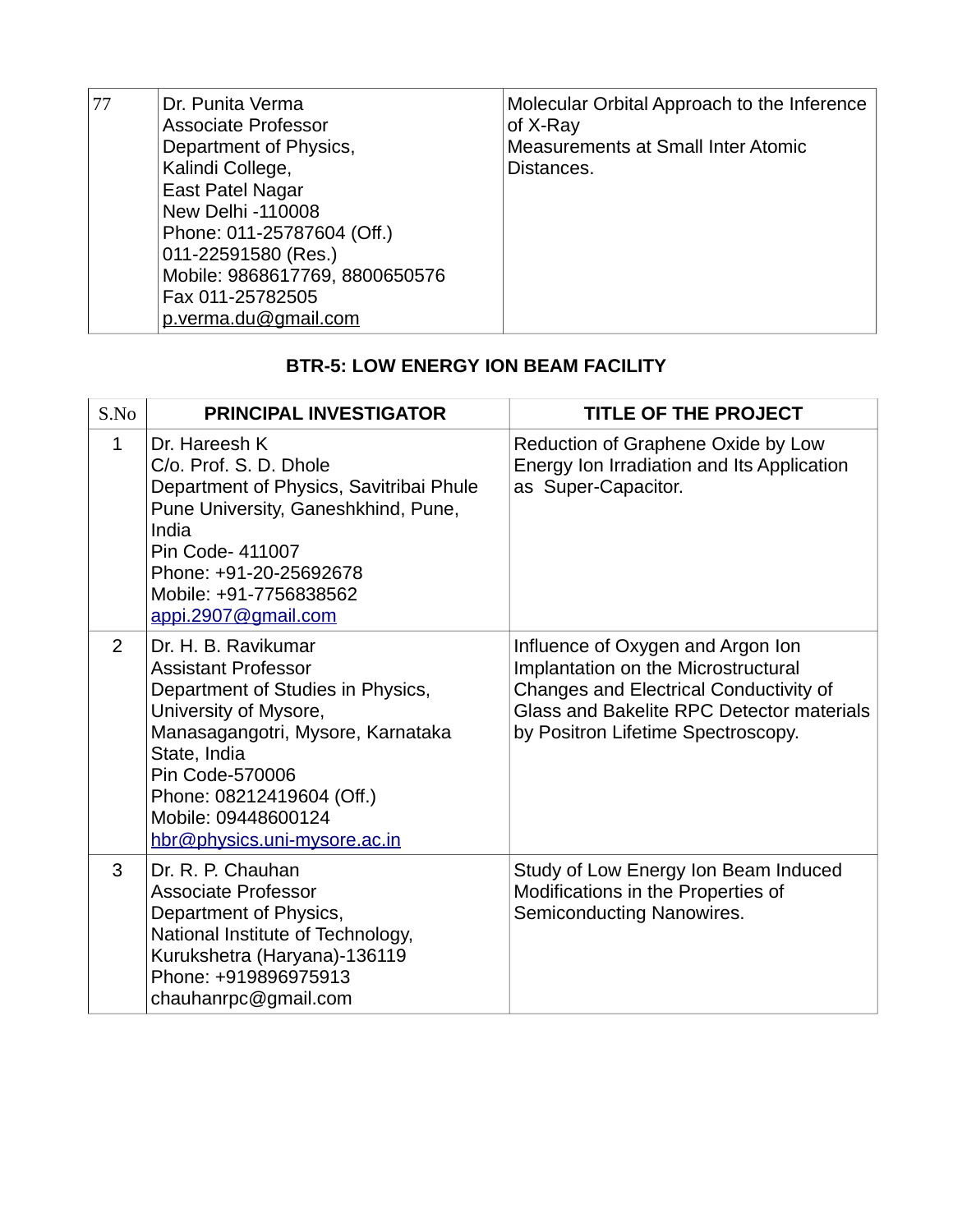| $\overline{4}$ | Dr. Ramesh Chandra<br>Professor<br>Institute Instrumentation Centre,<br>Indian Institute of Technology, Roorkee,<br>Haridwar (U.K.)<br>Pin Code- 247667<br>Phone: 01332-285910 (Off.)<br>Mobile: 09897031912<br>ramesfic@iitr.ac.in, ramesfic@gmail.com                              | Fabrication of Complex Oxide<br>Nanostructures Using Ion Irradiation.                                         |
|----------------|--------------------------------------------------------------------------------------------------------------------------------------------------------------------------------------------------------------------------------------------------------------------------------------|---------------------------------------------------------------------------------------------------------------|
| 5              | Dr. Kanupriya Sachdev<br>Associate Professor,<br>Department of Physics,<br>Malviya National Institute of Technology,<br>JLN Marg, Malaviya Nagar, Jaipur-302017<br>Mobile: 09549657337,<br>09829128200<br>ksachdev.phy@mnit.ac.in                                                    | Investigation on effect of Ion Implantation<br>on Nb doped TiO <sub>2</sub> Thin Layer.                       |
| 6              | Dr. Jyotsna Sharma<br>Asst. Prof.<br>School of Basic & Applied Sciences, K. R.<br>Mangalam University, Gurgoan-122103<br>Phone: 07042929561 (Off)<br>011-22918786 (Res.)<br>Mobile: 09953323436, 09873330781<br>bjyotsna28@yahoo.com,<br>plasmajyoti@gmail.com                       | <b>Highly Charged Ion Induced Coulomb</b><br>Explosion of Halomethanes.                                       |
| $\overline{7}$ | Mr. Vikas Sharma<br><b>Research Scholar</b><br>C/o Dr. Kanupriya Sachdev<br>Department of Physics, MNIT JLN Marg,<br>Malaviya Nagar, Jaipur -302017<br>Phone: 0141 2713250<br>Mobile: 09351402045<br>phyvikas@gmail.com                                                              | Investigation on Effect of Ion Implantation<br>on Multi Layer Metal Oxide Thin Films for<br>Opto-Electronics. |
| 8              | Dr. M. J. Joshi<br>Professor<br>Crystal Growth Laboratory, Department of<br>Physics,<br>Saurashtra University, Rajkot-360 005,<br>Gujarat<br>Pin Code: 360 005<br>Phone: (0281) 2588424<br>(Off.)<br>(0281) 2479340 (Residence)<br>Mobile: +91 9099939431<br>mshilp24@rediffmail.com | Effect of He+ Implantation on<br>Collagen/Hydroxyapatite Composite.                                           |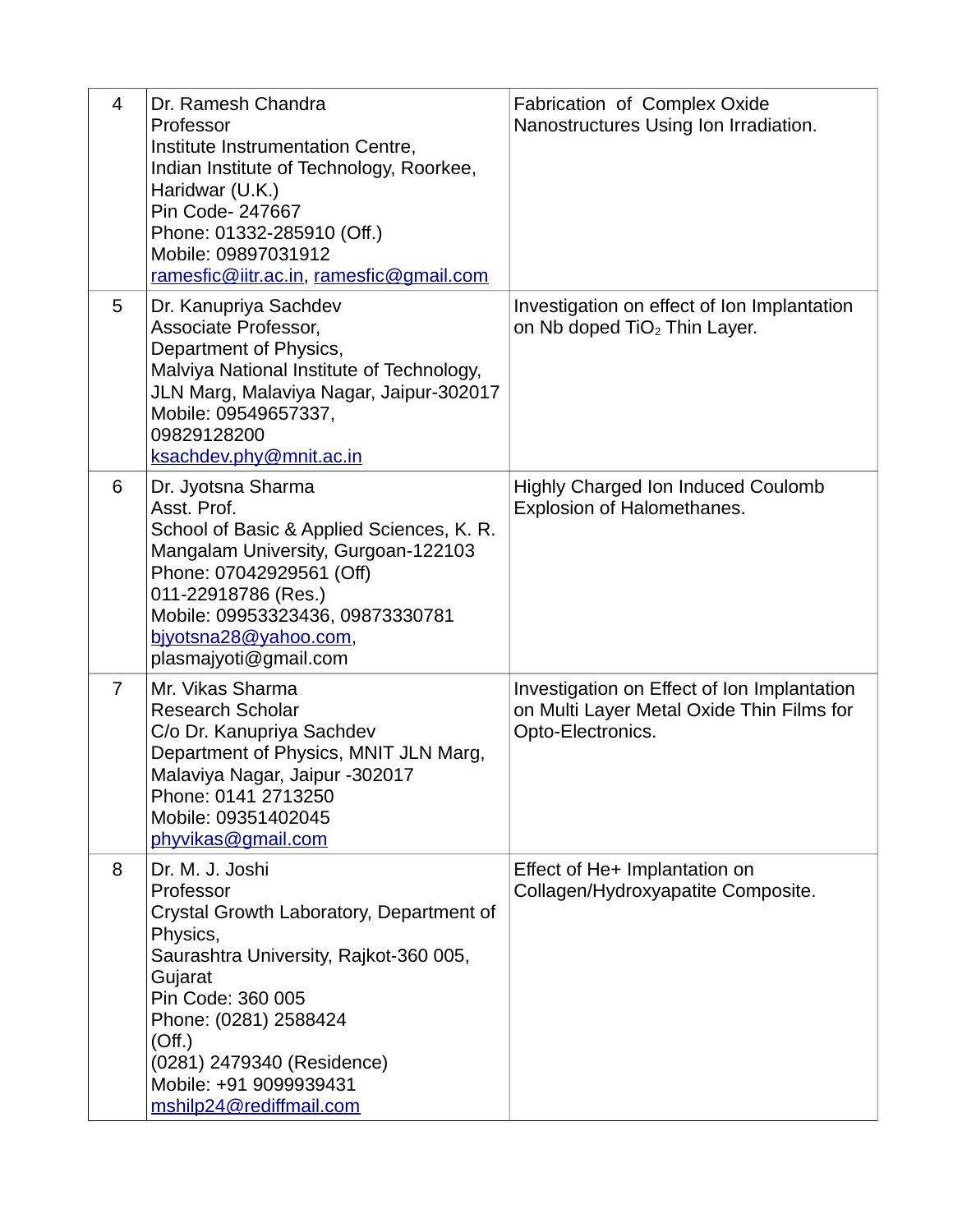| 9  | Dr. Tanuj Kumar<br><b>Assistant Professor</b><br>Central University of Haryana (CUH),<br>Jant-Pali, Mahendergarh-123029<br>Mobile: 9992910750<br>tanujkumar@cuh.ac.in                                                                         | Role Of Amorphous/Crystalline (A/C)<br>Interface in Surface Patterning Under Ion<br>Bombardment.                                                                            |
|----|-----------------------------------------------------------------------------------------------------------------------------------------------------------------------------------------------------------------------------------------------|-----------------------------------------------------------------------------------------------------------------------------------------------------------------------------|
| 10 | Dr. Ranjith G. Nair<br><b>Assistant Professor,</b><br>Department of Physics, National Institute<br>of Technology<br>Silchar, Assam-788010<br>Phone: +91 3842 242914<br>Mobile: +91-9401519326<br>Fax: +91 3842 224797<br>rgnair2007@gmail.com | Energetic Ion Beam Assisted Synthesis of<br>Ag/Au Ion Implanted Titania/ZnO Thin Film<br>and Investigation of Their Utility as<br>Photoanode for Dye Sensitized Solar Cell. |
| 11 | Dr. Balaji Birajdar<br><b>Assistant Professor</b><br>Special Centre for Nanoscience,<br>Jawaharlal Nehru University, New<br>Delhi-110067<br>Phone: 01126704743<br>Mobile: 0950479952<br>balaji.birajdar@gmail.com                             | Nanostructure- Dielectric Properties<br>Relationship in Lead Free Relaxor<br><b>Ferroelectrics Using Transmission Electron</b><br>Microscopy.                               |
| 12 | Dr. Sandeep Kumar Garg<br><b>Research Associate</b><br>Inter-Uiversity Acceletator Centre(IUAC),<br>Aruna Asaf Ali Marg, Vasant Kunj,<br>New Delhi-110067<br>Mobile: +919238987888<br>sgarg@iuac.res.in                                       | Surface Modification Study of Al <sub>2</sub> O <sub>3</sub> , SiO <sub>2</sub><br>by Using Low Medium Energy Ions.                                                         |
| 13 | Dr. Prabhakar Singh<br>Head and Associate Professor,<br>Deptt. Of Physics,<br>St. John's College,<br>Dr. Bhim Rao Ambedkar University,<br>Agra-282001<br>Mobile: 9412588675<br>psingh0562@gmail.com                                           | To Study and Characterize the<br>Thermoelectric Properties of In/Se and<br>Al/Sb Thin Films Prepared by Ion Beam<br>Mixing.                                                 |
| 14 | Dr. Santanu Ghosh<br><b>Associate Professor</b><br>Department of Physics,<br>IIT Delhi, Hauz Khas, New Delhi-110016<br>Phone: 011-26591348<br>santanu1@physics.iitd.ernet.in                                                                  | Study of Radiation Stability of Oxides for<br><b>Energy Related Applications.</b>                                                                                           |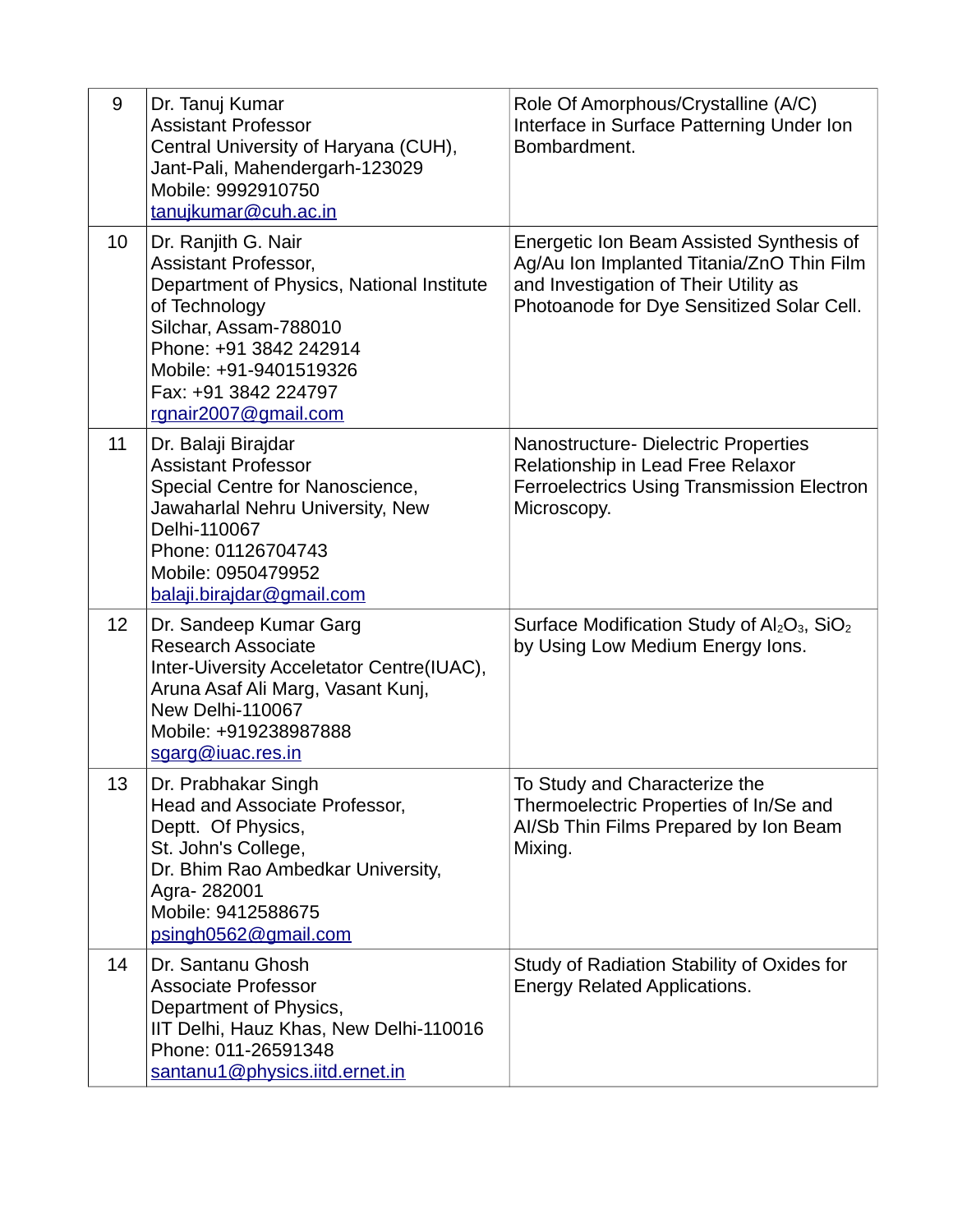| 15 | Dr. Shashank N. Kane<br>Professor<br>School of Physics,<br>D. A. University,<br>Khandwa Road,<br>Indore (M. P.),<br>Pin Code: 452001<br>Phone: 0731 - 2467028 (Off.)<br>0731 - 2421437 (Resi)<br>Mobile: +91 9893377409<br>kane sn@yahoo.com | Effect of Low Energy Ion Implantation on<br>Thermal Hysteresis of Room Temperature<br>Magnetocaloric Effect.              |
|----|----------------------------------------------------------------------------------------------------------------------------------------------------------------------------------------------------------------------------------------------|---------------------------------------------------------------------------------------------------------------------------|
| 16 | Mr. Vishnu Kumar<br>C/o. Prof. S. Annapoorni<br>Department Of Physics And Astrophysics,<br>University Of Delhi, Delhi<br>Mobile: 9871521718<br>annapoornis.phys@gmail.com                                                                    | Synthesis, Characterization and Physical<br>Properties<br>of Some Functional Perovskite Oxynitrides.                      |
| 17 | Ms. Mini Agarwal<br>C/o. Dr. Pratik Kumar,<br><b>Associate Professor</b><br>(Chief Supervisor)<br><b>Medical Physics Unit,</b><br>AIIMS, New Delhi,<br>Phone: 09810197511<br>drpratikkumar@gmail.com                                         | Synthesis and Characterization of<br>Luminescent Materials for Their Medical<br>Dosimetry Applications.                   |
| 18 | Dr. Parmod Kumar<br><b>Research Associate</b><br>C/o Dr. K. Asokan<br>Materials Science Division,<br>Inter University Accelerator Centre, New<br>Delhi -110067<br>Mobile: 9971035119<br>parmodiitd@gmail.com                                 | Investigations on Magnetic Properties of<br>Low Energy Ions Beam<br>Implanted MgO Systems For Spintronic<br>Applications. |
| 19 | Mr. Gaurav sharma<br>Ph.D Student<br>Department of Applied Physics, Delhi<br>Technological University (DTU), formerly<br>Delhi College of Engineering (DCE),<br>Bawana Road, Delhi-110042<br>Phone: 9015108720 (Off.)                        | In Search of Circular Rydberg States In<br>Low Energy Lighter Ions.                                                       |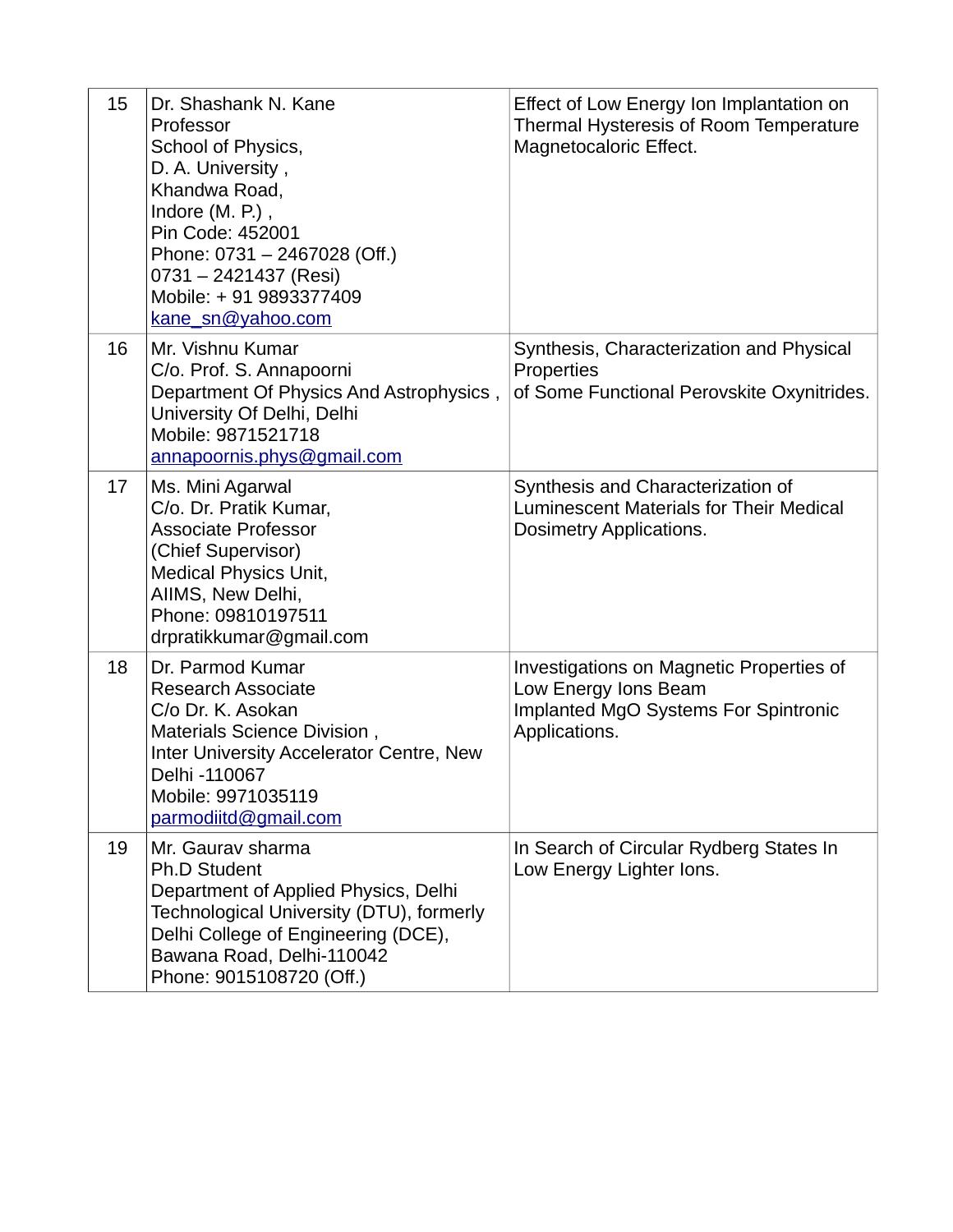| 20 | Dr. K. Baskar<br><b>Professor &amp; Director</b><br>Crystal Growth Centre, Anna University<br>Chennai,<br>Pin Code-600 025<br>Phone: + 91-44-22358322 (Off.)<br>Mobile: +91-9444125126<br>baskar@annauniv.edu,<br>drbaskar2009@gmail.com                          | Heavy-Ion-Irradiation-Induced Disorder in<br><b>III-Nitride Materials Grown by Metal</b><br><b>Organic Chemical Vapour Deposition</b><br>(MOCVD).                      |
|----|-------------------------------------------------------------------------------------------------------------------------------------------------------------------------------------------------------------------------------------------------------------------|------------------------------------------------------------------------------------------------------------------------------------------------------------------------|
| 21 | Dr. Debnarayan Jana<br>Professor<br>Department of Physics, University of<br>Calcutta, 92, A. P. C. Road,<br>Kolkata<br>Pin Code: 700009<br>Phone: +91-33-2350 8386 extn, 413 (Off.)<br>Mobile: 09830549937 (Res.)<br>Fax: +91-33-2351-9755<br>diphy@caluniv.ac.in | Study of Optical, Electrical and Magnetic<br>Properties of Argon and Nitrogen<br>Irradiated/Implanted<br>Polycrystalline ZnO.                                          |
| 22 | Mr. Prashant Sharma<br><b>SRF</b><br>JNU/IUAC, Delhi<br>Mailing Address: Boys Hostel Room No.<br>9,<br>IUAC, Delhi-110067<br>Mobile: 8860601505<br>phyprashant@gmail.com,<br>prashant@iuac.res.in                                                                 | Study of Charge State Distribution Using<br>X-ray<br>Spectroscopy Technique.                                                                                           |
| 23 | Dr. Tapan Nandi<br><b>Scientist</b><br>IUAC, Delhi-110067<br>Mobile: 9868623816<br>nanditapan@gmail.com                                                                                                                                                           | Ion Energy Loss at the Surface as A<br>Function Of Metal Layer Thickness of the<br><b>Bi-Layer Target.</b>                                                             |
| 24 | Mr. T. Sai Ram<br><b>Research Scholar</b><br><b>Inter-University Accelerator Centre</b><br>Aruna Asaf Ali Marg<br>New Delhi -110067<br>phone: +91-9971335078 (Extn. 8106)<br>sairamtvv@gmail.com                                                                  | Differetiate Intact and Fragment Ion Energy<br>Distributions of Nitrogen and Oxygen<br>Species Formed Inside the Plasma and<br>Identify Varying the Plasma Parameters. |